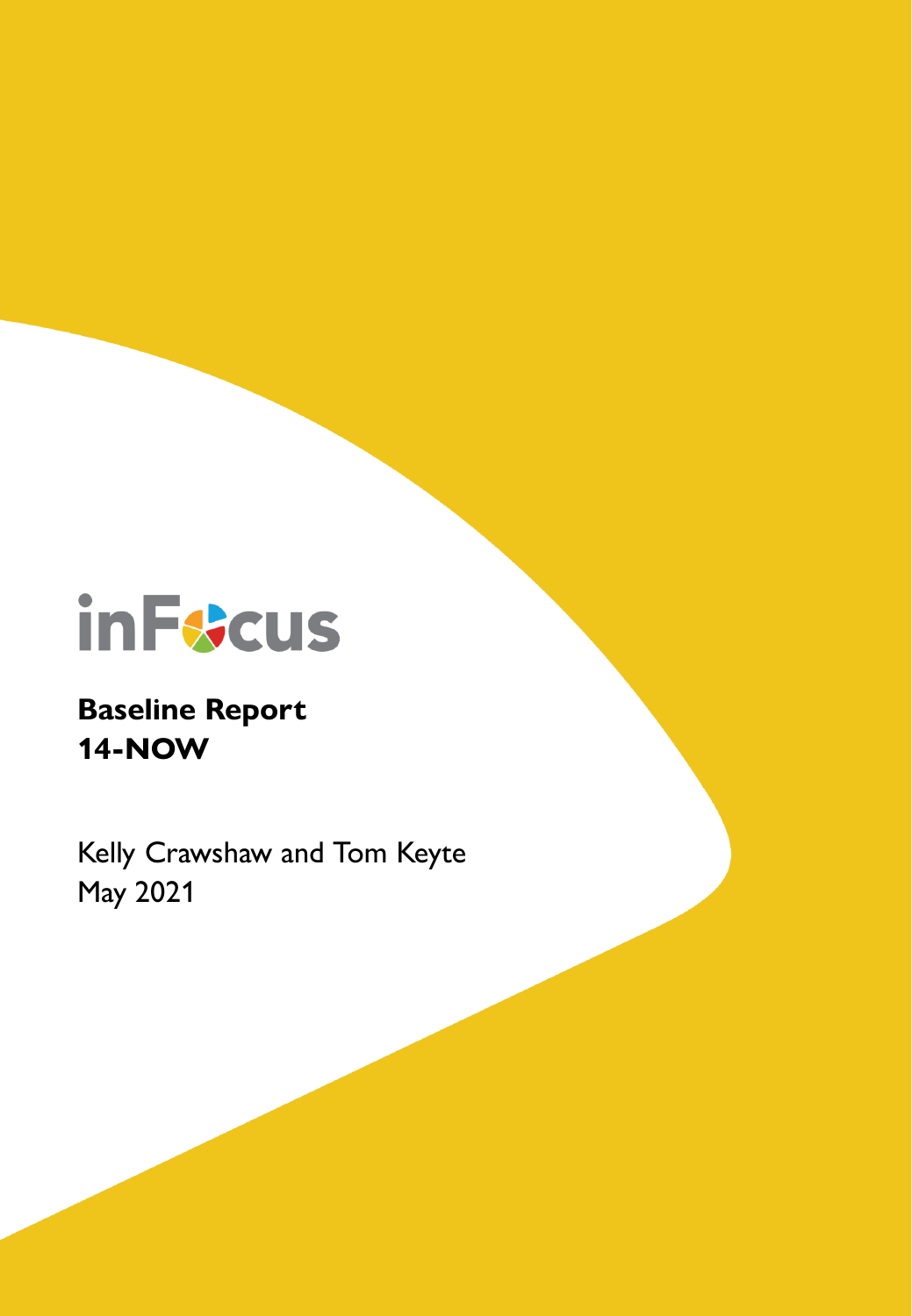# **Contents**

| <b>Topic</b>                                        | Page No.       |
|-----------------------------------------------------|----------------|
| <b>Introduction</b>                                 | $\mathbf{1}$   |
| <b>Outputs Summary</b>                              | $\overline{2}$ |
| <b>Covid-19 Impact Summary</b>                      | 3              |
| <b>Outcomes Summary</b>                             | 5              |
| Project: Play to Grey (Limavady)                    | 8              |
| <b>Project: Community Builder (Creggan)</b>         | 13             |
| Project: Step Forward (Creggan)                     | 15             |
| Project: Community Thriving (Monkstown/New Mossley) | 18             |
| Conclusion                                          | 21             |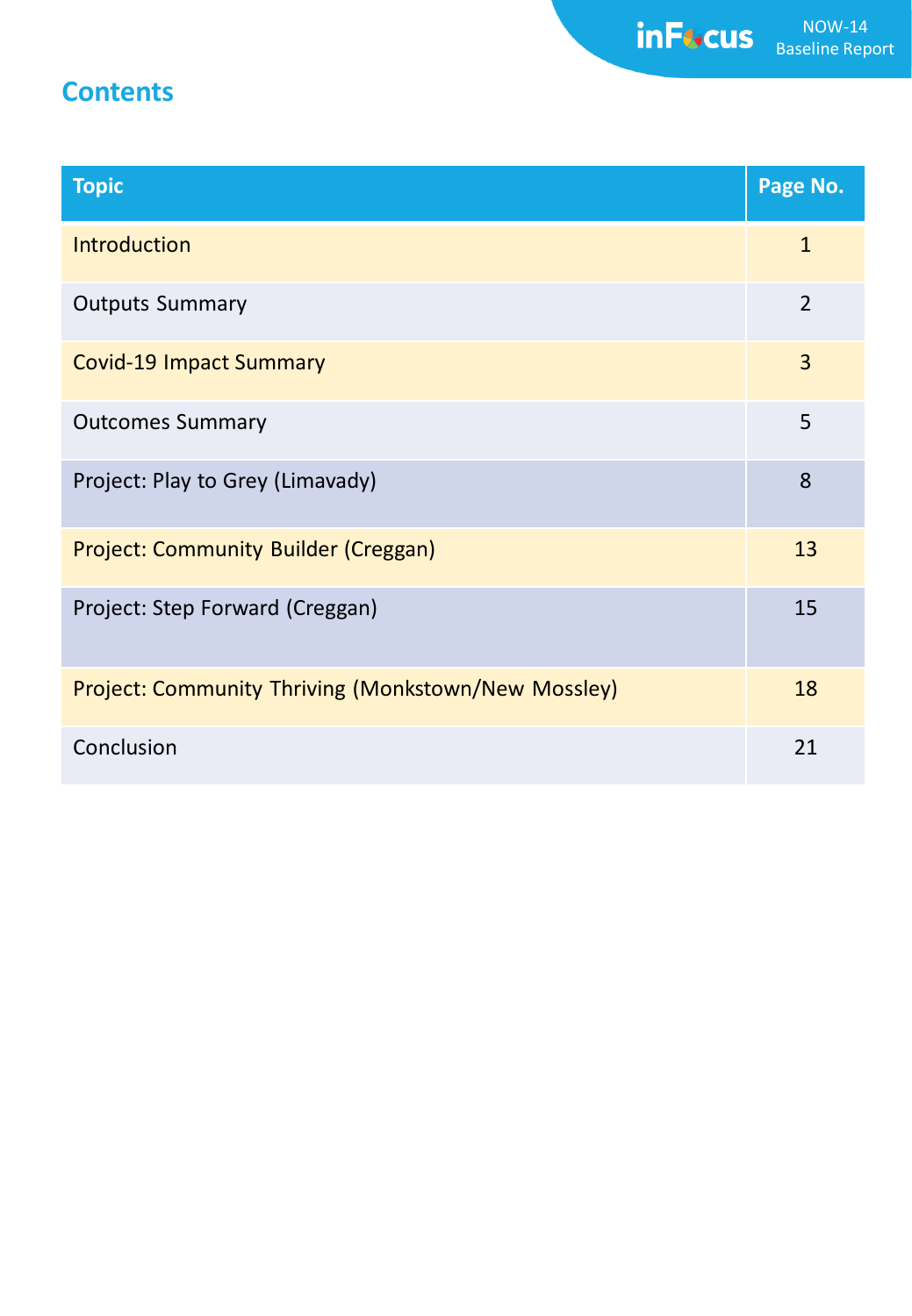## **Introduction**

14-NOW builds on the Fourteen programme (2015-2018) funded by Spirit of 2012 to increase levels of social inclusion and enhance participation in fourteen communities throughout the UK. Two of the fourteen communities (Creggan & Monkstown/New Mossley) were selected in Northern Ireland and managed by Springboard Opportunities Limited. Springboard had overall responsibility for the delivery of the Fourteen project and was supported by a designated Community Partner within each community – Old Library Trust and Monkstown Boxing Club. In year two, 14-NOW also engaged the community of Limavady and community partner Roe Valley Residents Association.

The 14-Now programme is focused on five outcome areas defined by Spirit of 2012:

- **Increased wellbeing (based on ONS measure)**
- $\triangleright$  Challenging perceptions of disability and enabling people to participate on equal terms
- **Increasing social connectedness**
- **Empowering young people (including evidencing pathways to employability)**
- **Increased volunteering**

# **Evaluation of 14-NOW**

In August 2018 inFocus Consultancy Ltd started a three year evaluation of the 14-NOW programme. The evaluation has four main objectives:

- 1. Review and revise the Springboard M&E framework for 14-NOW and develop data collection tools that can be applied by both the Springboard team and Community Partners
- 2. Assess the extent to which activities provided by 14-NOW successfully address the social outcome areas for the programme
- 3. Identify lessons learnt that can be used to improve the programme and wider work of **Springboard**
- 4. Assess the effectiveness of Springboard as a programme manager in relation to 14-NOW

The evaluation is using a *mixed method* approach to data collection and analysis, utilising both qualitative and quantitative data to explore the impact of the programme. To date, this has included baseline questionnaires and post-event surveys administered by staff and/or volunteers of projects funded through 14-NOW. In April 2021 interviews with project leads were conducted online by the inFocus team due to current restrictions as a result of the Covid-19 pandemic. Endline interviews may also be conducted in this format.

This report combines baseline data from projects running ongoing activities across one or more of the four outcome areas above, with post-event forms reflecting back on one-off events. In addition to this, this report includes an analysis of how the Covid-19 pandemic is continuing to affect projects using findings collected from key informant interviews with project leaders during April 2021.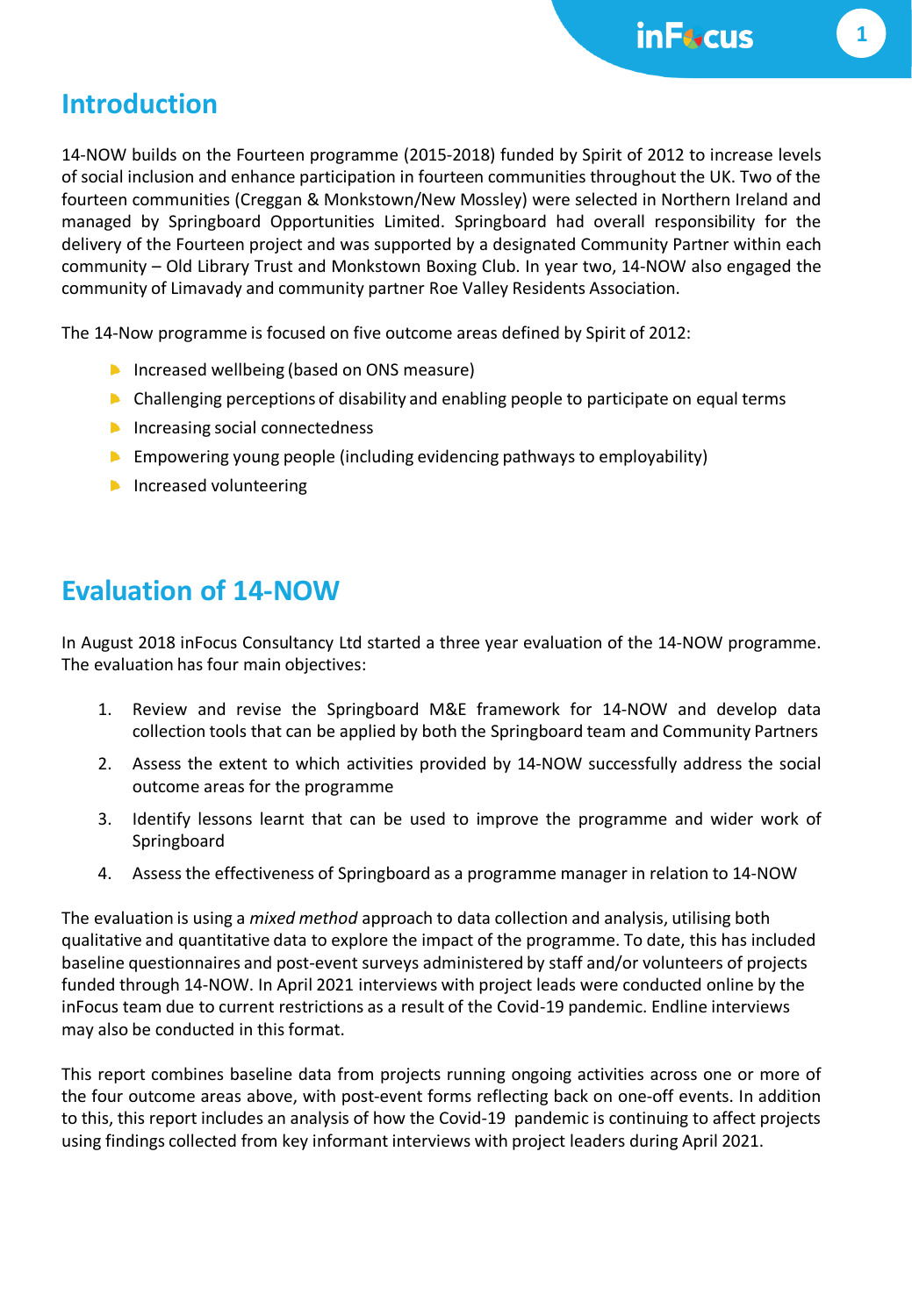inFt.cus

# **Outputs Summary**

A summary of the target audiences across the projects follows in the table below:

| Project                             | <b>Provider</b>                                                      | <b>Target Audience</b>                                                                                                                                                                                                                                                                                                                                                                         | No. of<br>participan<br>ts. | No. of<br>volunteers | <b>Ethnicity</b><br>(incl.<br>volunteers)              | <b>Disability</b><br>(incl.<br>volunteers)   | <b>Gender</b><br>(incl.<br>volunteers) |
|-------------------------------------|----------------------------------------------------------------------|------------------------------------------------------------------------------------------------------------------------------------------------------------------------------------------------------------------------------------------------------------------------------------------------------------------------------------------------------------------------------------------------|-----------------------------|----------------------|--------------------------------------------------------|----------------------------------------------|----------------------------------------|
| <b>Play to Grey</b>                 | <b>Roe Valley</b><br><b>Residents</b><br>Association<br>(Limavady)   | This partnership project<br>between the areas of<br>Greysteel, Burnfoot,<br>Dungiven, Glack and Limavady<br>target 7 demographic groups:<br>Pre-school/Parents &<br>$\bullet$<br><b>Toddlers</b><br>Children and Young<br>$\bullet$<br>people (4-18 years old)<br>Women (25 years+)<br>$\bullet$<br>$\bullet$<br>Men<br>Older People<br>$\bullet$<br>Volunteers<br>Residents with a disability | 376                         | 30                   | White: 100%                                            | Disabled:<br>15%<br>Non-<br>disabled:<br>85% | Female:<br>75%<br>Male: 25%            |
| <b>Community</b><br><b>Builder</b>  | Old Library<br><b>Trust</b><br>(Creggan)                             | The Community Builder<br>engaged with women and<br>girls aged 8-25 years old<br>within our schools and<br>community                                                                                                                                                                                                                                                                            | 160                         | $\overline{3}$       | <b>White: 100%</b>                                     | Disabled: 6%<br>Non-<br>disabled:<br>94%     | Female:<br>80%<br><b>Male: 20%</b>     |
| <b>Step Forward</b>                 | Old Library<br>Trust<br>(Creggan)                                    | Target group aged 26+ who<br>are living with a life limiting<br>long term illness, health<br>problem or a disability.                                                                                                                                                                                                                                                                          | 280                         | $\overline{3}$       | White: 100%                                            | Disabled:<br>18%<br>Non-<br>disabled:<br>82% | Female:<br>71%<br>Male: 29%            |
| <b>Community</b><br><b>Thriving</b> | Monkstown<br><b>Boxing Club</b><br>(Monkstown/<br><b>New Mosley)</b> | <b>Community Thriving support</b><br>young people aged 11-16<br>years old and adults aged 40+<br>years old from New<br>Mossley/Monkstown<br>communities.                                                                                                                                                                                                                                       | 75                          |                      | <b>White: 86%</b><br><b>Mixed</b><br>Ethnicity:<br>14% | Disabled:<br>16%<br>Non-<br>disabled:<br>84% | Female:<br>60%<br>Male: 40%            |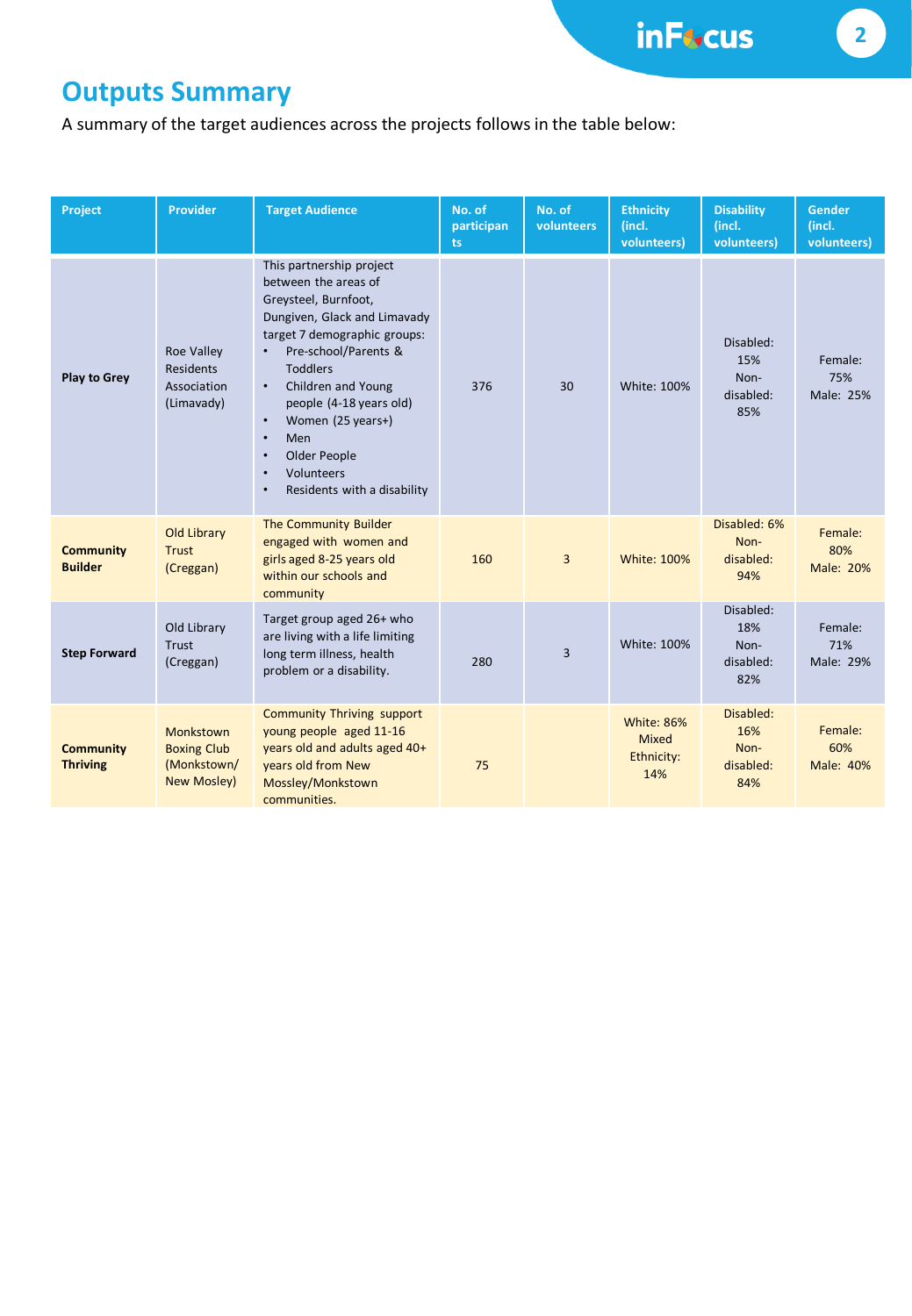## **Covid-19 Impact Summary**

In March 2020 the Coronavirus pandemic caused the United Kingdom to be placed under lockdown measures whereby all community programming, work, and education had to be stopped or moved online. The summary below details the continuing impact of Covid-19 on the 14-Now programme and the communities they serve, going into the third year of the project.

## **Impact of Covid-19 on 14-Now Communities**

As outlined in the year two reports, the initial impact of Covid-19 and government lockdown measures on the 14-Now programme was that all community projects and activities had to be halted. The first quarter of this final project year saw another national lockdown take place, which resulted in further disruption to the delivery of projects. Project leads reported that while their experience from the first lockdown meant that they could adapt activities accordingly, there were still barriers and challenges which influenced participation levels and the types of activities conducted.

In both Creggan and Monkstown/New Mossley, 14-Now providers stressed their continuing concern of the negative impact of Covid-19, and it's continuing impact, on their communities, with already prominent issues progressively worsening. Similar to the year two report, these issues were characterised as increased levels of poverty which resulted in social isolation, low levels of wellbeing, both physically and mentally, and decreased motivation to participate in services and activities.

The year two report highlighted that in Monkstown/New Mossley a key issue made worse through Covid-19 was educational poverty due to lack of internet connectivity and technological devices available. Additionally in Limavady, the project lead reported that individuals in rural areas were already isolated and so this was only exacerbated during the lockdown periods. These issues continued to be a highlighted as key problems into the third year, although there were an increased level of support in both areas which will be highlighted in the 'community response to Covid-19' section of the report.

Moreover, all of the project leads interviewed predicted that social anxiety will be a longer term impact of Covid-19 due to participants not being able to mix with people within their communities for so long. In Creggan, the project lead reported that many of their target users have been shielding at home since the pandemic began in the UK in March 2020, therefore many individuals felt nervous about the prospect of returning to face to face activities:

#### "...there has been a lot of social isolation, mental health effects off the back of covid and a lot of **fear from people" Project lead, Step Forward**

## **Community Response to Covid-19**

During the first lockdown period in 2020 activities were initially halted. However during the second lockdown (January-March 2021), project leads reported that the majority of the services they offer moved online where they could.

Online services included weekly Zoom calls with participant groups, and at-home exercise classes and physical activity sessions through online platforms such as Facebook Live. One project lead reported that they were able to secure additional external funding to purchase iPads for individuals and families during the second lockdown period (January-March 2021), which supported young people get online to complete school work and join classes. However, it was also reported that where there were multiple individuals within the household needing internet access, this issue was not completed resolved.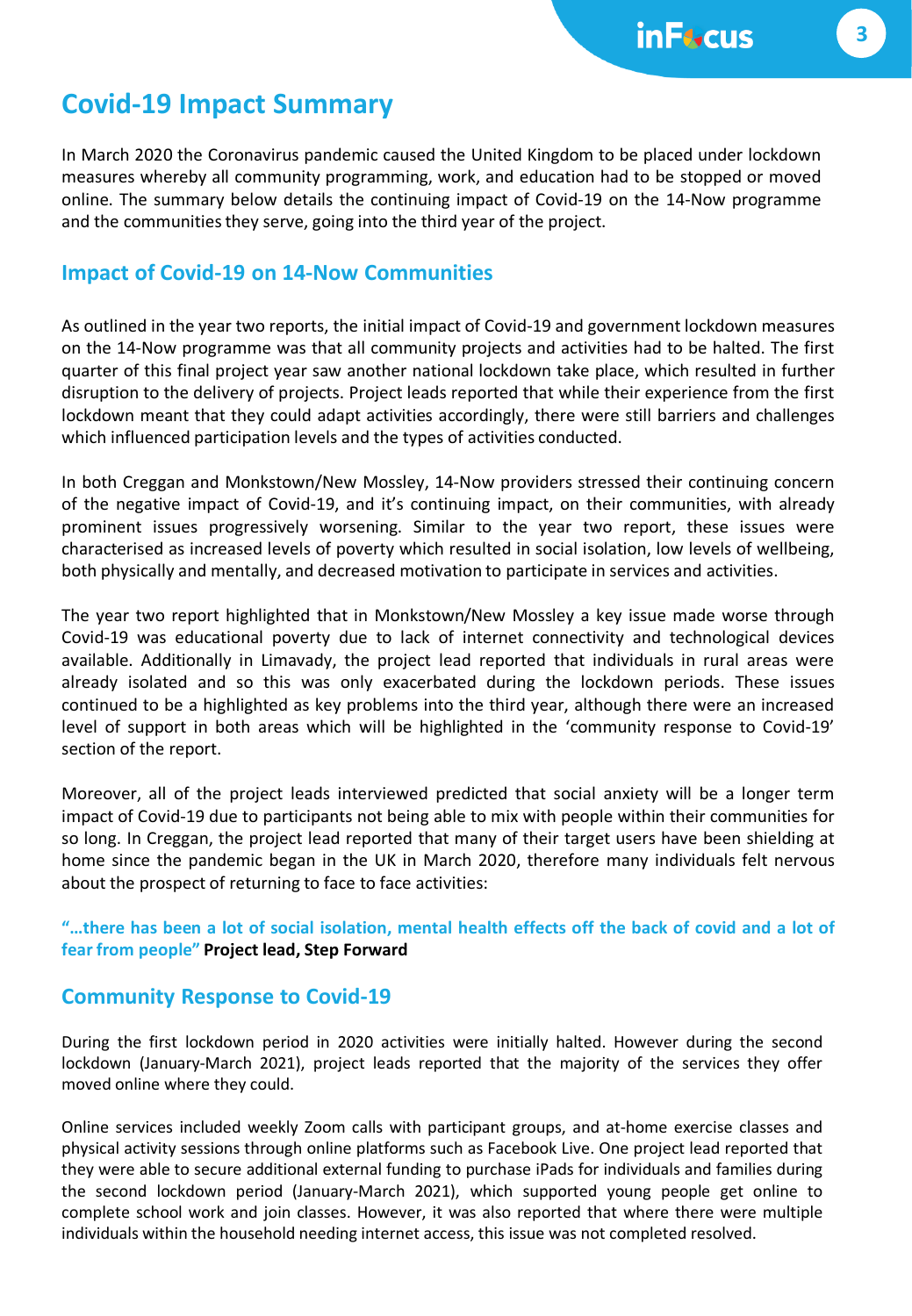Similar to year two of the 14-Now programme, providers were also involved in a wider community response to Covid-19 whereby they formed partners with other local services to meet the increasing needs of the individuals in the local area. In Monkstown/New Mossley, the organisation partnered with a local food bank to help distribute meals and food packages to their members in an environment which was familiar to those who required help.

### **Moving Forward from Lockdown**

During the year three baseline reporting period, all projects had started, or were making plans to start, reintroducing face-to-face provisions either in their centres, or in local outdoor areas. In Creggan and Monkstown/New Mossley, it was reported that participants were less likely to engage with live online sessions and activities, therefore project leads were keen to open up in person services as quickly as possible.

Data collected from the key informant interviews found that project were increasingly concerned about moving on from lockdown at a similar time where the funding for this programme will end. It was highlighted that the communities involved in the 14-NOW programme have been, and continue to be, impacted in a disadvantaged way by the pandemic, with existing issues such as poverty being exacerbated. Therefore, all projects were prioritising time to focus on receiving additional funding from external sources to continue to support their participants beyond the pandemic.

## **Impact of Covid-19 on 14-Now Evaluation**

As was the case with the second year of the evaluation, inFocus field visits could not take place. All interviews for the year three baseline report were conducted online via a video call. There are continued uncertainties in regards to the endline data collection, and whether this will take place inperson by inFocus, or continue to be collected via online tools.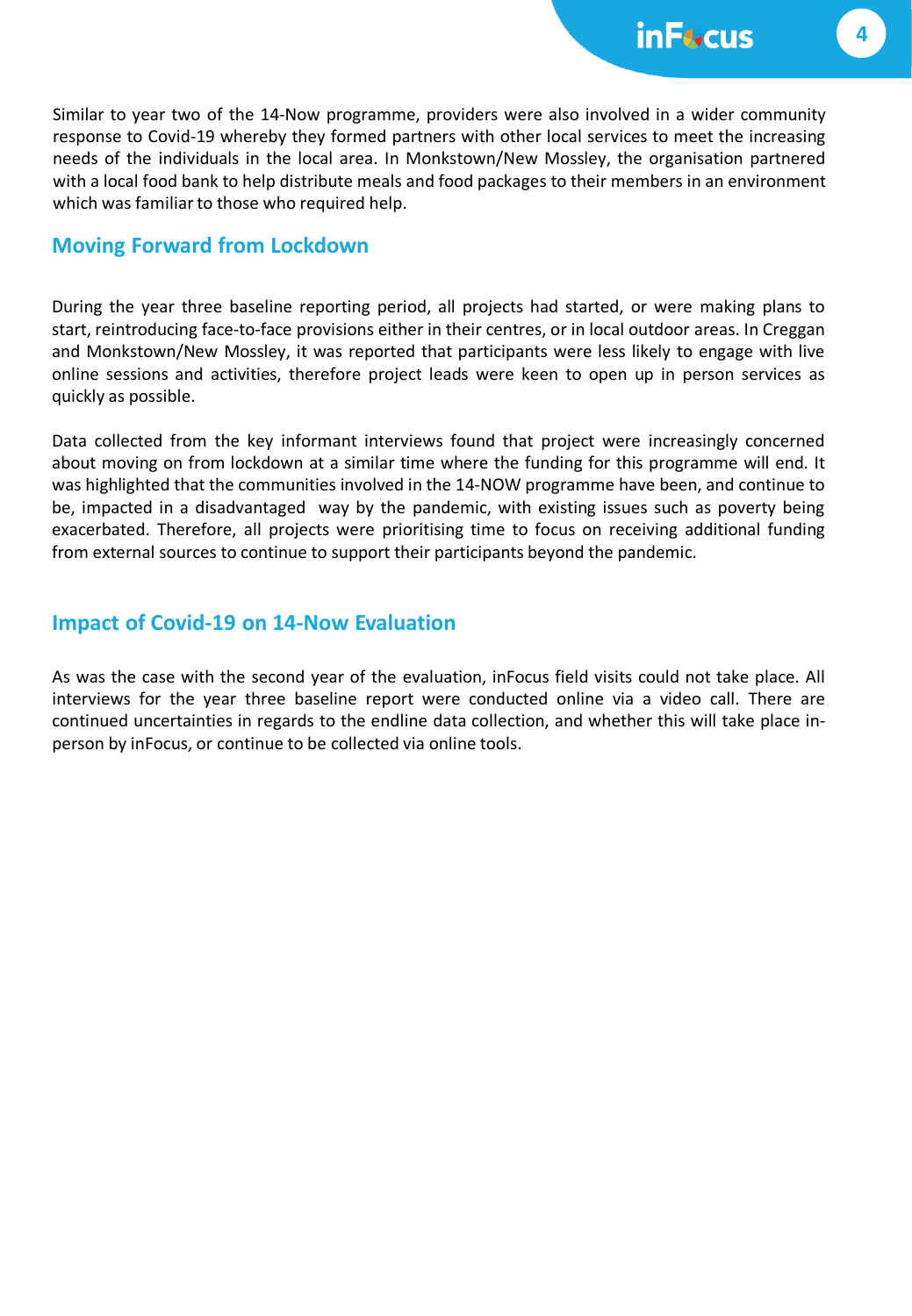## **Outcomes Summary**

This section details the outcome data collected to date across all projects where data is available, combining baseline data for participants that regularly attend projects.

### **Wellbeing**

A summary of wellbeing levels for participants across the four projects follows in the table below. The average baseline wellbeing levels of participants in year three of the 14-NOW projects are either the same or slightly lower than in the year two baseline report, and are still significantly lower than the national average. However, the average level of anxiety has decreased from 4.1 to 3.9 between the year two and three baseline reports.

| <b>Organisation</b>                           | <b>Life Satisfaction</b><br>$0 = not satisfied at$<br>$all/10 = completely$<br>satisfied | Life is Worthwhile<br>$0 = not at all$<br>worthwhile/10 =<br>completely worthwhile | <b>Current Happiness</b><br>$0 = not happy at$<br>$all/10 = completely$<br>happy | <b>Current Anxiety</b><br>$0 = not$ anxious/10 =<br>completely anxious |
|-----------------------------------------------|------------------------------------------------------------------------------------------|------------------------------------------------------------------------------------|----------------------------------------------------------------------------------|------------------------------------------------------------------------|
| Play to Grey (Limavady)                       | 6.1                                                                                      | 6.1                                                                                | 6.0                                                                              | 4.4                                                                    |
| <b>Community Builder (Creggan)</b>            | 8.2                                                                                      | 8.0                                                                                | 7.9                                                                              | 1.7                                                                    |
| Step Forward (Creggan)                        | 7.4                                                                                      | 7.5                                                                                | 7.1                                                                              | 2.9                                                                    |
| Community Thriving (Monkstown/New<br>Mossley) | 7.0                                                                                      | 7.3                                                                                | 6.3                                                                              | 3.9                                                                    |
| NOW/14 Average Baseline Year 3                | 6.6                                                                                      | 6.6                                                                                | 6.3                                                                              | 3.9                                                                    |
| NOW-14 Average Baseline Year 2                | 6.6                                                                                      | 6.7                                                                                | 6.5                                                                              | 4.1                                                                    |
| NOW-14 Average Baseline Year 1                | 6.78                                                                                     | 6.84                                                                               | 6.7                                                                              | 3.86                                                                   |
| <b>National Average</b>                       | 7.7                                                                                      | 7.9                                                                                | 7.5                                                                              | 2.9                                                                    |

In regards to each project specifically, the wellbeing levels across the Creggan increased between the year two and three baseline scores, with the average levels of anxiety in the Community Builder project decreasing from 2.1 to 1.7, and from 3.3 to 2.9 in the Step Forward project.

However across the projects in Limavady and Monkstown/New Mossley, the average wellbeing scores decreased between the reporting in the year two and three baseline surveys. The wellbeing scores were also significantly lower than the National Average. Although the average levels of anxiety across the 14-NOW have decreased in year three, scores were significantly higher than the National Average in Limavady and Monkstown/New Mossley, suggesting that participants in the Play to Grey and Community Thriving projects are experiencing high levels of anxiety.

Project leads reported a range of factors which had a direct affect on participants wellbeing in their communities. All leads reported that their participants had high levels of anxiety due to the lockdown periods enforced in the country due to the Covid-19 pandemic. It was highlighted that many participants in the Step Forward project in Creggan have been shielding and self isolating for the past year, therefore they were experiencing social anxiety due to the lack of in person contact they have had since March 2020.

### "People are still tentative to get out and socialise and some people are excited but some still will *be nervous. "-* **Project lead, Step Forward**

Similarly to the year two baseline report, high levels of poverty was also mentioned in Limavady and Monkstown as a factor to influencing wellbeing levels within the community. Lower levels of employment due to redundancies and individuals being put onto the government's furlough scheme has consequently contributed to an increase in families using the foodbanks in these communities.

*"There was enormous inequalities before covid, so the health, wealth and education disadvantage is quite profound so those are have been exacerbated so people from disadvantage background"* – Project manager, Monkstown Boxing club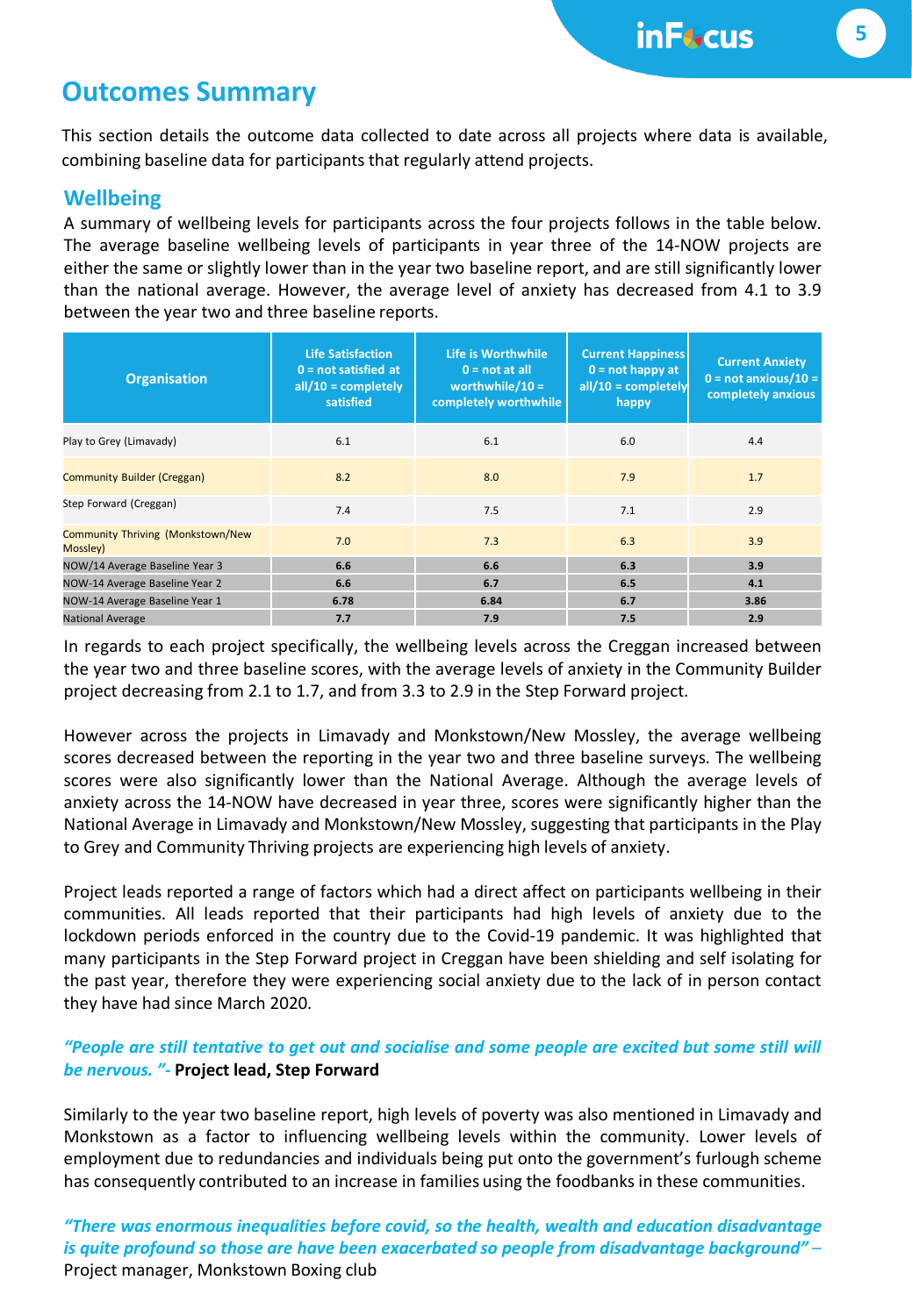#### **Social Connectedness**

Interview responses found that projects are currently focused on reintroducing in person activities within their communities. Project leads in Creegan and Monkstown/New Mossley described that although individuals were facing a lack of motivation for online activities, there was a lot of interest in face to face sessions returning, with many participants in both communities already engaging in volunteering activities within the local area.

The survey responses found that 49% of all participants were either very or mostly proud of their contribution to the community, with 52% reporting they were occasionally or not at all proud. Of those who were asked to record their levels of loneliness, 63% of participants stated they sometimes, occasionally or often felt lonely. It is important to note however that some surveys were completed before the second lockdown was implemented whilst others were conducted during this time period, therefore this could have had an influence on responses.

Moreover, there was an increased sense of connection between individuals and their communities apparent through the baseline data with 64% of participants identifying they felt engaged or very engaged with their communities. This is 20% higher than individuals feeling engaged with their communities when compared to the 2019 baseline data collected. As shown in the chart below, there is a diverse range of responses in relation to participants confidence levels in joining different activities in their communities. There was an average of 52% of participants who were sometimes or never empowered to join activities. Participants reported they were most confident in joining leisure activities (55% empowered or very empowered), and least confident in joining arts and cultural heritage activities in their communities(41% empowered or very empowered).



#### **How confident do you feel in joining the following activities**

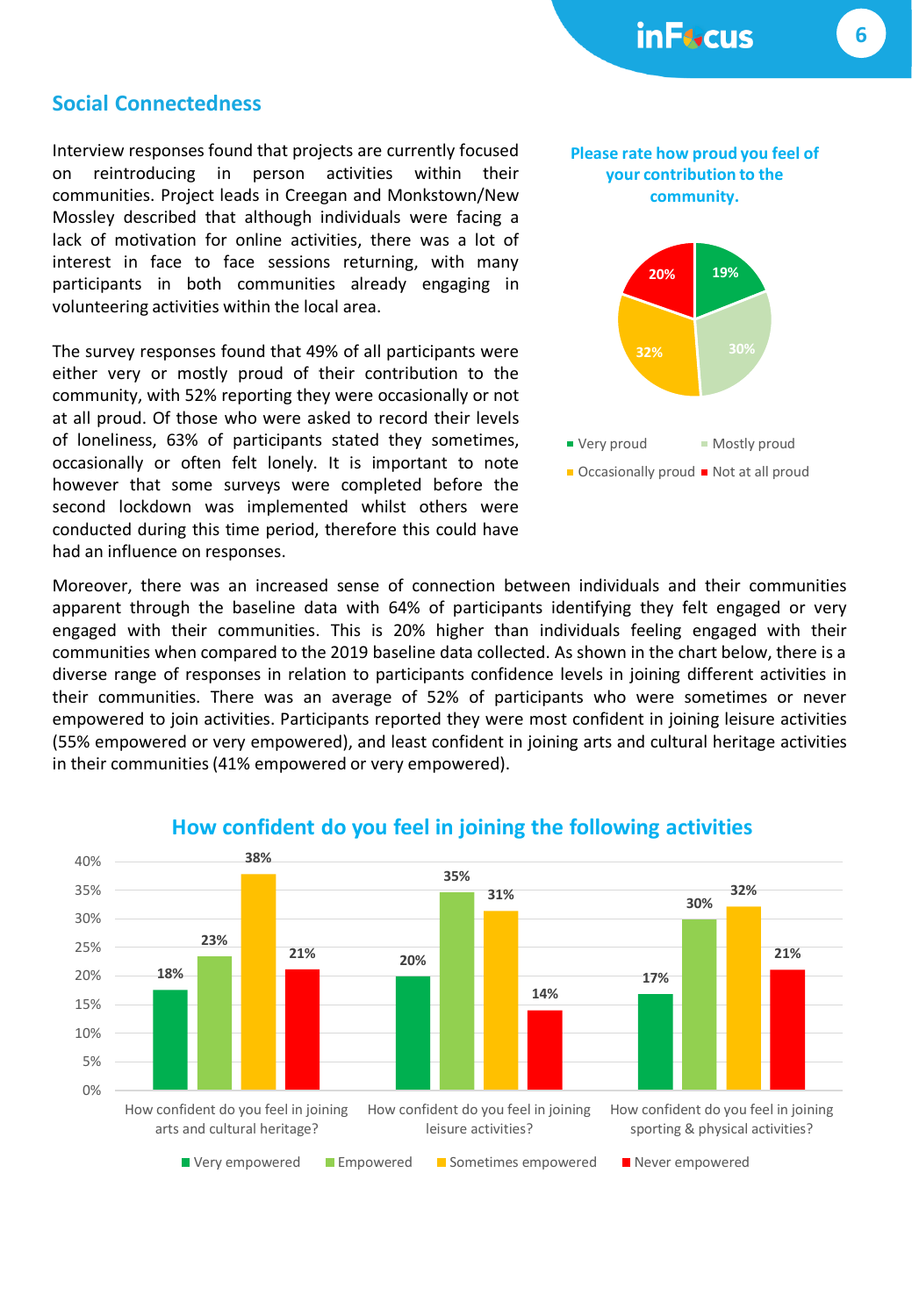### **Disability**

In Limavady, the Play to Grey project has continued the provision of support and services to the residents with disability participants group into the third year of the programme. During year three of the project a monthly session has been established which engages individuals with disabilities to participant in a range of social activities. It has been highlighted that the COVID-19 lockdown measures directly impacted this group particularly in regards to the weekly connections that took place prior to restrictions occurring, thus the project will turn its focus on reintegrating residents with disabilities into community activities in this third year. In Creggan, the Step Forward project expressed their concern for the wellbeing of their participants with disabilities and long-term health conditions, as many of them have been self isolating and shielding since March 2020. Therefore the focus during the final year will be on engaging their vulnerable participants in outdoor activities and facilitating opportunities to socialise with their peers in the local community.

## **Empowering Young People**

25% of participants reported that their views were heard by their community (with 59% responding that they did not know whether their views were heard or not) . This is slightly lower than the year two baseline report where 31% of respondents felt their views were heard. 26% of respondents participants felt they were able to challenge the ideas and perspectives of other members of the community (again, with a majority proportion of participants - 59% - identifying that they did not know). In relation to making a difference in their communities, 35% of respondents agreed to some extent with this statement. These figures are slightly lower than those in the year two baseline report, however many community interactions and activities were severely disrupted since the third year funding period began in September 2020.



**Engaging Volunteers**

From those projects which involve participants taking part in in volunteering activities, 30% of respondents were very empowered or empowered to join in with volunteering activities in their communities. 35% of respondents were sometimes empowered and 35% were never empowered. These figures slightly conflict with the interview responses, whereby project leads in Creggan and Monkstown reported there being an increase in interest from young people and adults wanting to volunteer.

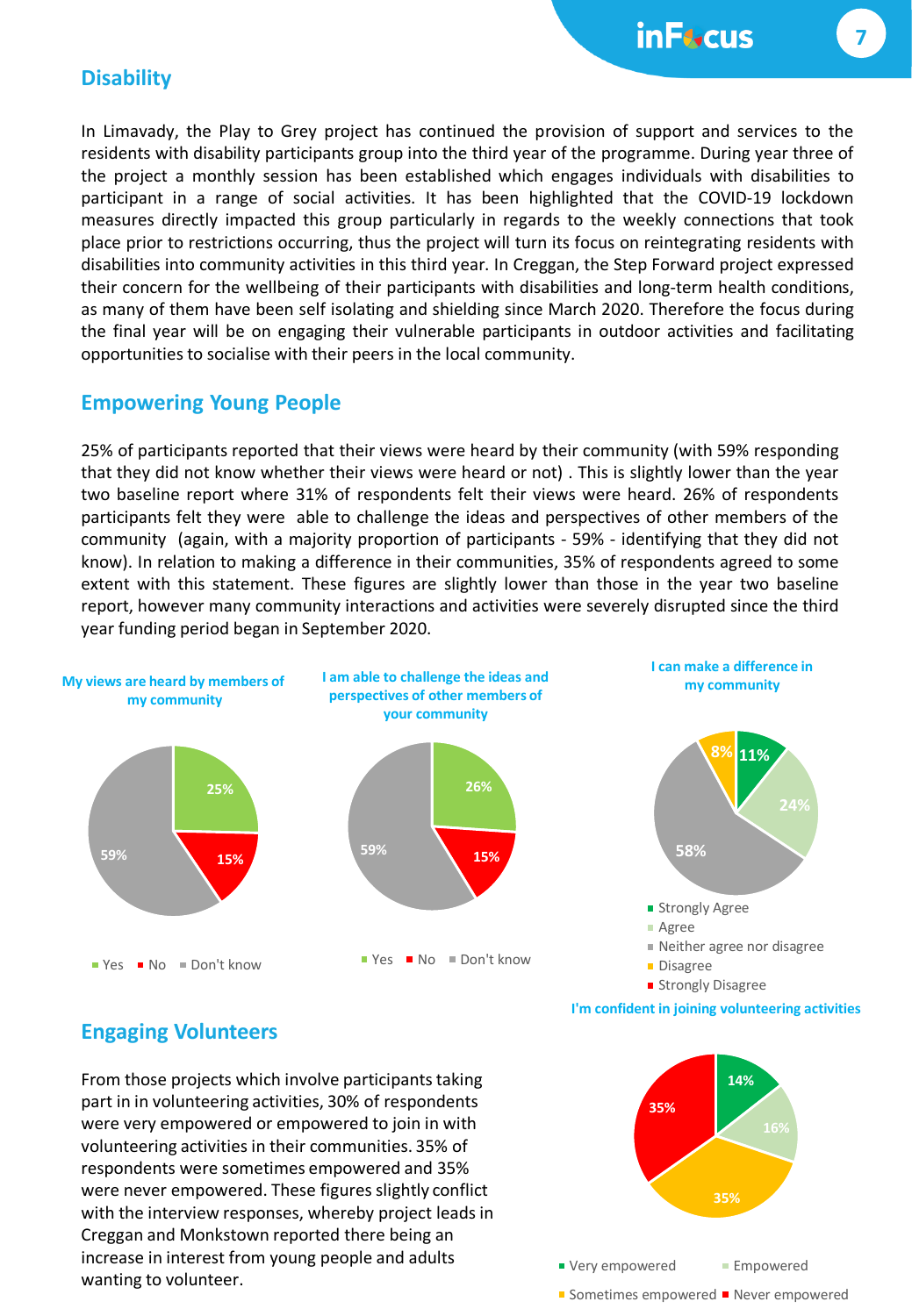inF<sup>&</sup>cus

## **Project : Play to Grey (Limavady)**

#### **Description**

The Play to Grey programme is a 10-month partnership project between the areas of Greysteel, Burnfoot, Dungiven, Glack and Limavady. The overall aim is to provide services which encourage inclusion, personal well-being and social connectiveness. Additionally, going into year three, the programme will aim to address arising issues which impacted their participant groups from the COVID-19 pandemic. The Play to Grey project targets seven demographic groupings with bespoke services for each grouping. Each grouping was identified and chosen based upon the needs the rural communities in these areas which all have limited access to services and activities.



#### **Outcome Areas**



#### **Results**

Average levels of *Wellbeing* across all participants groups are significantly lower than the national average and the 14-NOW projects average across all four areas measured. The participant group with the lowest levels of wellbeing across life satisfaction, life is worthwhile and happiness level is the men's group, although this group previously had the highest scores in the year two baseline. The men's group however had the second lowest levels of anxiety. During the project lead interview it was noted that some of the men-only sessions were halted as a result of the national lockdown.

The women's and residents with disability participant groups had the highest levels of wellbeing across the life satisfaction, life is worthwhile and current happiness scores, nevertheless these groups are still below the national average on three areas measured. The women's group were found to have the highest level of anxiety, with the residents with a disability and parents and toddler groups also reporting high levels. The children and young people participant group was found to have the lowest levels of anxiety.

|                                                  | <b>Life Satisfaction</b><br>$0 = not satisfied at all/10 =$<br>completely satisfied | Life is Worthwhile<br>$0 = not$ at all worthwhile/10 =<br>completely worthwhile | <b>Current Happiness</b><br>$0 = not happy at all/10 =$<br>completely happy | <b>Current Anxiety</b><br>$0 = not$ anxious/10 =<br>completely anxious |
|--------------------------------------------------|-------------------------------------------------------------------------------------|---------------------------------------------------------------------------------|-----------------------------------------------------------------------------|------------------------------------------------------------------------|
| Average score across all 6<br>demographic groups | 6.1                                                                                 | 6.1                                                                             | 6.0                                                                         | 4.4                                                                    |
| <b>Parents and Toddlers</b>                      | 7.9                                                                                 | 5.75                                                                            | 5.7                                                                         | 4.25                                                                   |
| Children and Young people (4-<br>18 years old)   | 5.7                                                                                 | 5.8                                                                             | 5.36                                                                        | 2.3                                                                    |
| Women (25 years+)                                | 6.5                                                                                 | 6.5                                                                             | 6.3                                                                         | 4.8                                                                    |
| Men                                              | 5.4                                                                                 | 5.2                                                                             | 5.2                                                                         | 2.9                                                                    |
| Older people                                     | 5.4                                                                                 | 5.6                                                                             | 5.5                                                                         | 3.9                                                                    |
| Residents with a disability                      | 7.45                                                                                | 6.35                                                                            | 6.95                                                                        | 4.2                                                                    |
| NOW-14 Average                                   | 6.6                                                                                 | 6.6                                                                             | 6.3                                                                         | 3.9                                                                    |
| <b>National Average</b>                          | 7.7                                                                                 | 7.9                                                                             | 7.5                                                                         | 2.9                                                                    |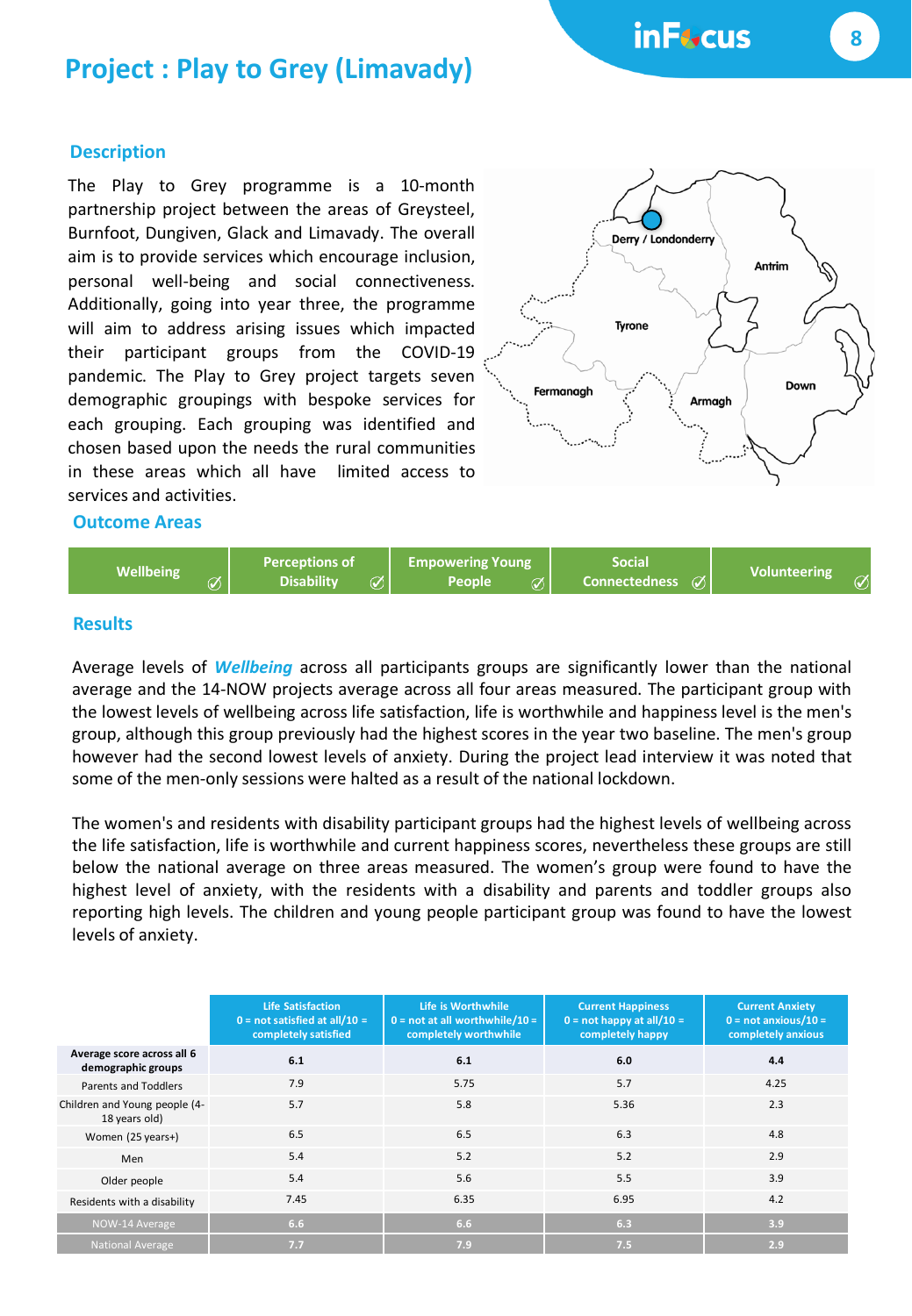## inF<sub>\*cus</sub>

Only the children and young people participant group responded to the following questions around their involvement in the community. In relation to *Empowering Young People* only a small percentage of participants felt that their views were heard by members of their communities and that they could challenge their community. The majority of young people however did feel that they could make a difference in their community.



In relation to *Empowering Young People* only one participant reported that they had been involved in leadership activities. As evidenced in the chart below, a small number of participants had been involved in any type of community activities before the baseline survey was conducted during the third year of the Play to Grey project. This could be contributed to the national COVID-19 restrictions enforced during 2020.

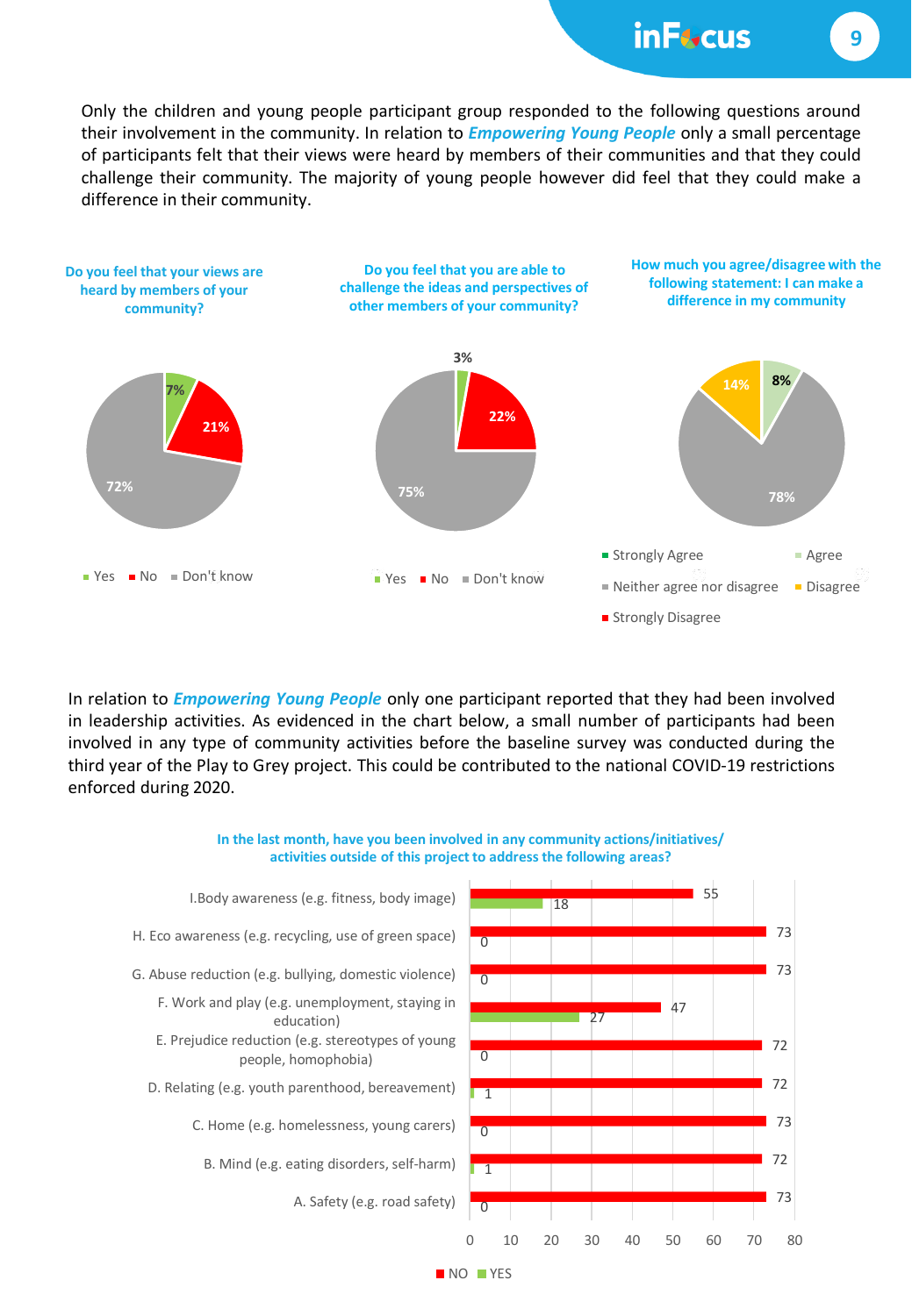inFt.cus

The following figures are representative of all participant groups from the Play to Grey project. In relation to *Social Connectedness* the majority of participants identified that they were proud to some extent of their contribution to the community and felt engaged with the local area. However a significant amount of participants felt lonely often, occasionally or sometimes. 42% of respondents agreed that the local area is a place where people from different backgrounds get on well, with 42% nor agreeing nor disagreeing and 16% disagreeing with this statement.



Participants also did not feel confident joining *volunteering*, sporting and physical, arts and cultural or leisure activities.

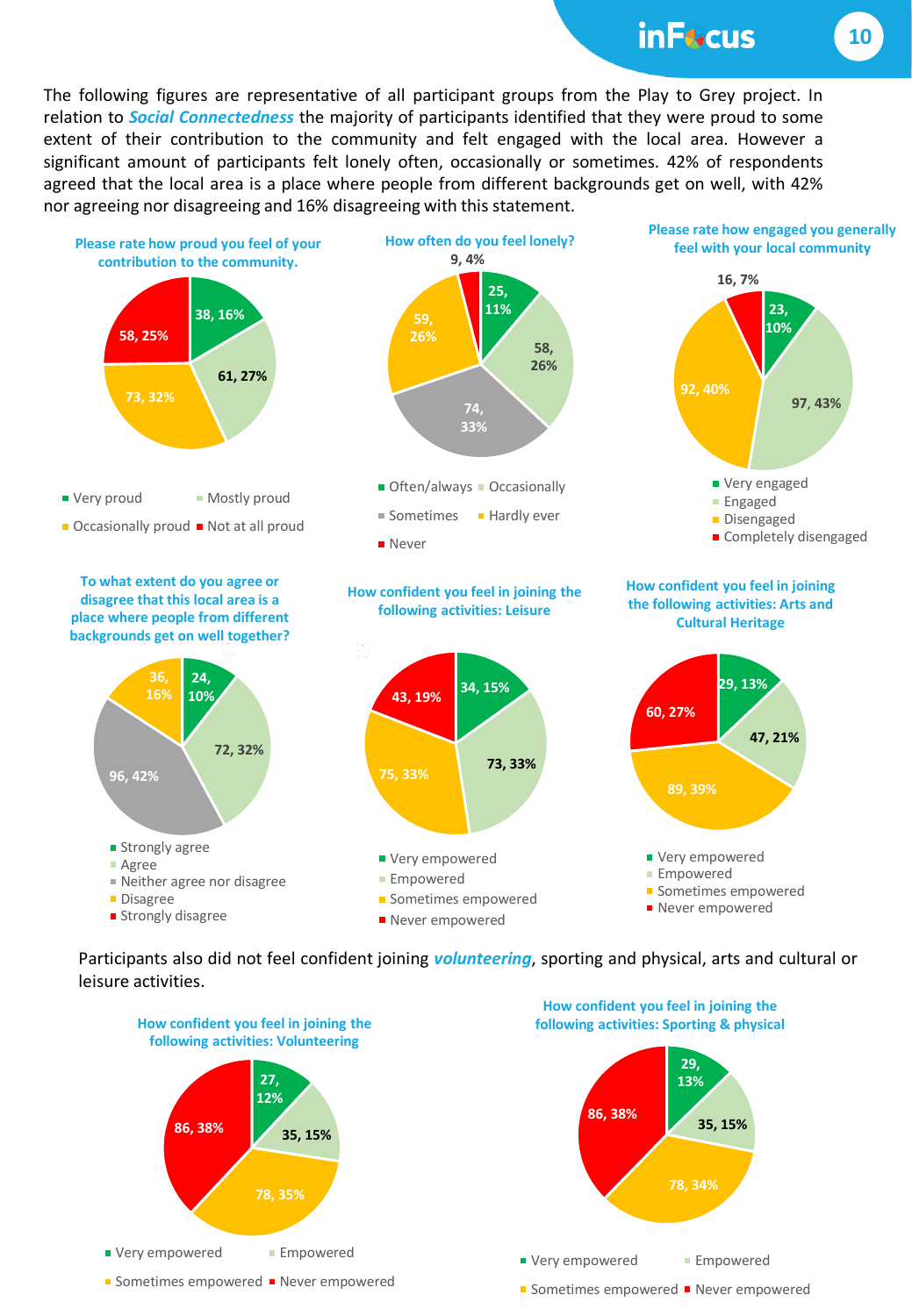inFt.cus

**12**

Staff on the Play to Grey project implemented various online activities for the community to promote *Social Connectedness*. One example of this was the live music sessions which took place online and engaged local musicians as part of the Hands and Health programme.

"It (live sessions) was local musicians who haven't been able to do anything for the past 12 months, and it was great to be able to get them connected with their audiences again. The feedback that we were getting was that it was really good for boosting people's moral, and in the middle of the week *everyone talks about hump Wednesday but this also made people feel really good about themselves and its amazing what music can do."-* **Project lead, Play to Grey**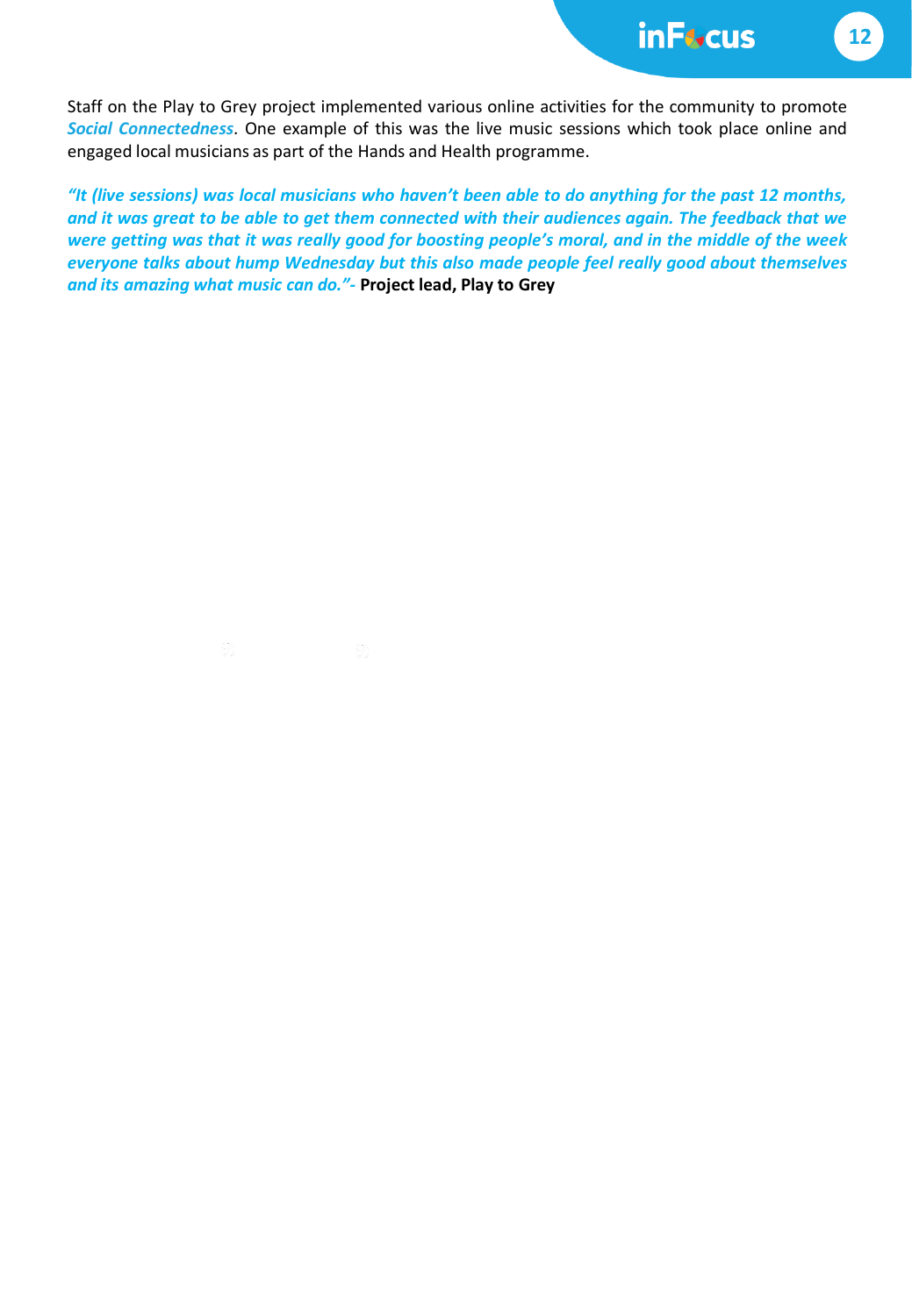inFt-cus

# **Project : Community Builder (Creggan)**

#### **Description**

This project targets women and girls aged 5-25. The organisation has employed a Community Builder who is familiar with the local community to liaise across all groups in the area, encourage collaboration and partnership working and assist with grant aided activity, and support the local steering group. The community builder also works with Sean Dolans GAC to increase capacity of young girls and women to take part in Gaelic football within school and community settings. This project aims to increase community cohesion and wellbeing levels. In the third year of the project, there will be a focus on sustainability and future funding.

**Wellbeing CONS Perceptions of** 

**Disability**



## **Results**

**Outcome Areas** 

Average levels of *Wellbeing* amongst participants are significantly above the 14-NOW average across all four areas measured, and the national average. The respondents from the Community Builder project reported the lowest anxiety levels across all 14-NOW participants.

|                         | <b>Life Satisfaction</b><br>$0 = not satisfied at all/10 =$<br>completely satisfied | Life is Worthwhile<br>$0 = not$ at all worthwhile/10 =<br>completely worthwhile | <b>Current Happiness</b><br>$0 = not happy at all/10 = 0$<br>completely happy | <b>Current Anxiety</b><br>$0 = not$ anxious/10 =<br>completely anxious |
|-------------------------|-------------------------------------------------------------------------------------|---------------------------------------------------------------------------------|-------------------------------------------------------------------------------|------------------------------------------------------------------------|
| Average score           | 8.2                                                                                 | 8.0                                                                             | 7.9                                                                           | 1.7                                                                    |
| NOW-14 Average          | 6.6                                                                                 | 6.6                                                                             | 6.3                                                                           | 3.9                                                                    |
| <b>National Average</b> | 7. 7                                                                                | 7.9                                                                             | 7.5                                                                           | 2.9                                                                    |

The wellbeing measure were the only baseline data measurements collected for the Community builder project due to the young age of participants for which current evaluation tools were not appropriate to utilise. The endline data collection tools will include age-appropriate questions to provide evidence for the other outcomes.

During the key informant interview with the project lead, three predominant outcomes were highlighted. The first outcome is to increase participation in sport and physical activity amongst girls and young women in Creggan. Unfortunately due to COVID-19, no sessions have been able to take place during the second lockdown period, however there were plans to start services again within schools once restrictions were lifted. Nevertheless, before the lockdown was imposed, the project lead reported that they had an increased number of girls taking part in Gaelic football, and currently had the support of a high-level female player, who acts as a role model for the participants, and increases their aspirations and motivations in the sport.

"They have got a girl that is spearheading a lot of the girls stuff at the minute who is funded through *14 who would normally do the school stuff, and she represented Derry at county level and the girls look up to her."-* **Project lead, Community Builder**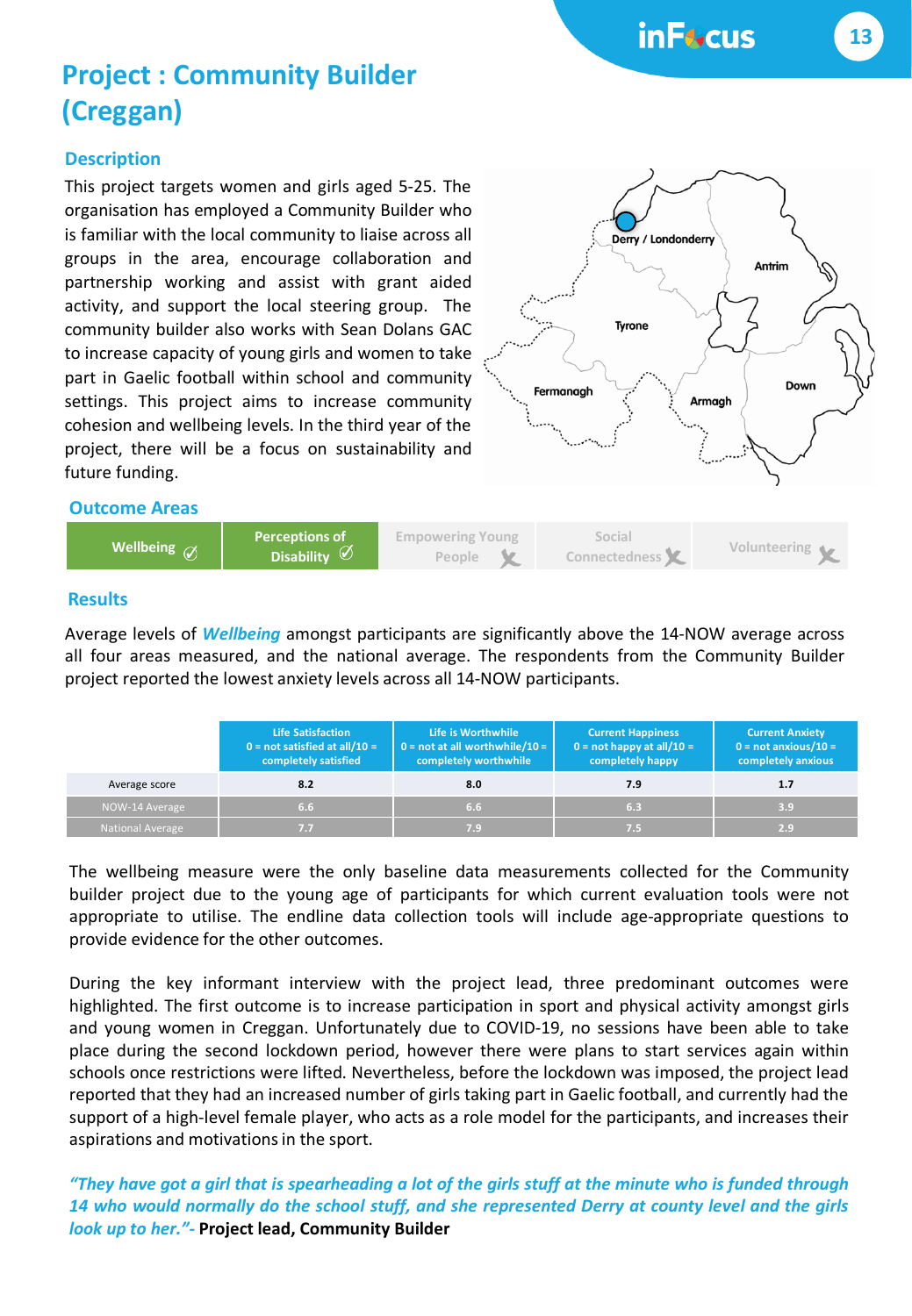The second outcome identified was an increase in volunteering and training opportunities for young people and adults. The project lead reported that some participants had completed training in safeguarding and first aid, and were currently in the process of completing their coaching qualification with the national governing body.

*"…they have increased their coaches in terms of putting them through training courses like Safeguarding, and vulnerable adults and first aid and basic entry level coaching qualifications. They have increased their number of volunteers as well."-* **Project lead, Community Builder**

The third outcome mentioned was developing partnerships and community infrastructure across community organisations. Data collected from the key informant interview found that this outcome is progressively being achieved, with the project lead reporting that the community infrastructure has improved as a result of the 14-NOW funding.

*"The community infrastructure across the community organisations has definitely improved over the* years which is partly down to the initial 14 community forum and the stakeholders involved in that. The partnerships have now been formalised and are what I would call the Creggan community forum so all of *the organisations including schools and sporting organisations are working a lot more collectively together as a result of the journey of this project."-* **Project lead, Community builder**

The project lead expressed concerns regarding the sustainability of the project beyond the 14-NOW funding. Due to in person activities being limited between year two and three of the project, it was highlighted that beneficiaries were not able to experience the same impact as they would have, had the project run as originally planned.

"They are still missing out of a year and they are not getting what they would normally get so we are leaving them in a limbo now after what has been already a really challenging year for them all"- Project **lead**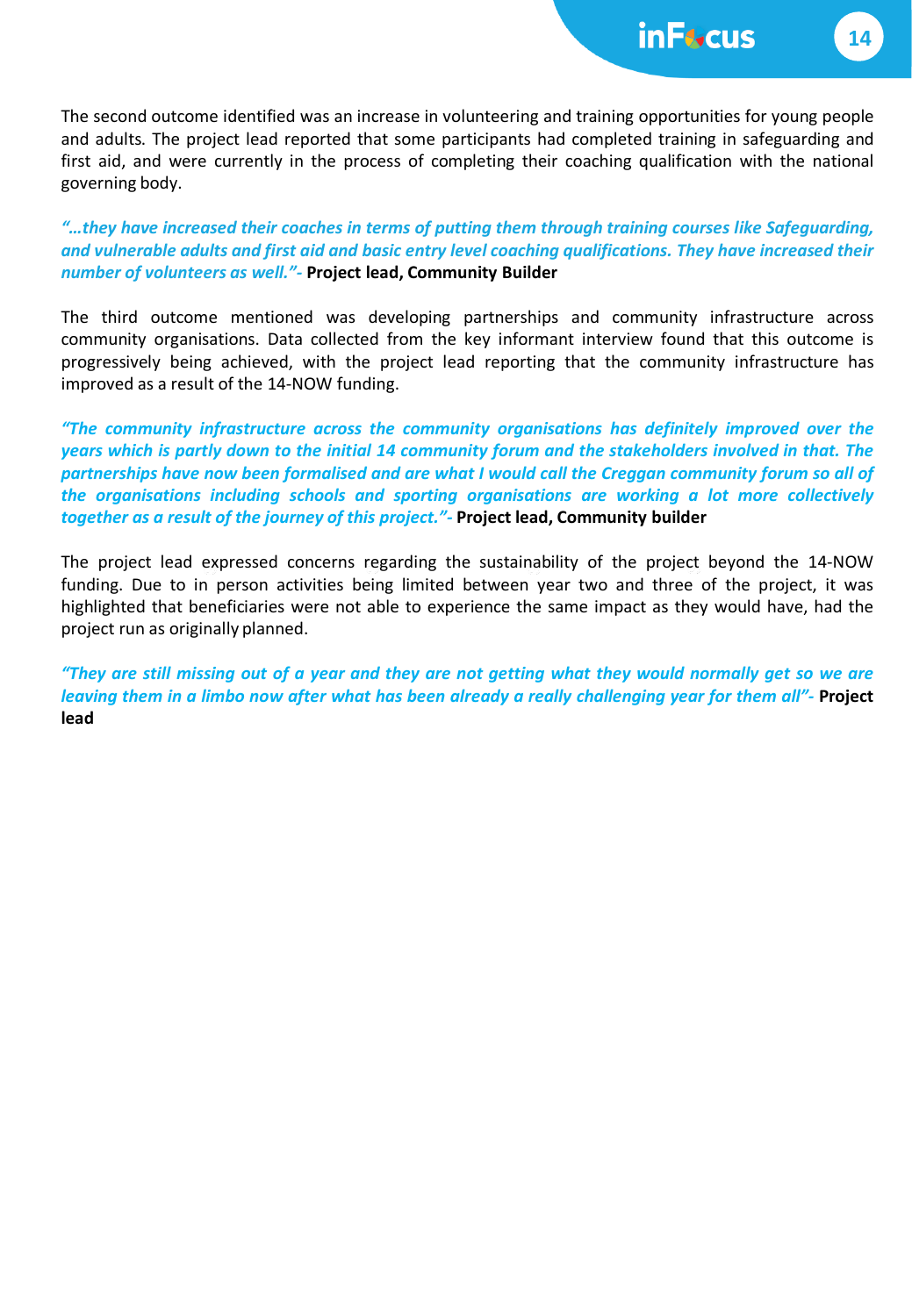## **Project : Step Forward (Creggan)**

#### **Description**

The Step Forward programme will support local people living with a long-term condition to live better within their community by providing tailored opportunities to improve their overall wellbeing. The learning from year one of the programme indicated that people living with a long-term condition need a particular 'hook' or focus to get them engaged in programmes and services. As part of year two, the project then offered one-off sessions to people living with long-term conditions to entice them onto the programme and to assist with their journey. In year three, the project is now focused on re-engaging its participants into outdoor community activities and social events once COVID-19 restrictions are reduced from May 2021. The target group is adults over 16 that are living with a life limiting long term illness, health problem or a disability.



inF<sup>&</sup>cus

#### **Outcome Areas**



#### **Results**

Average levels of *Wellbeing* amongst participants are significantly higher than the 14-NOW projects average, however they are still below the national average across three of the four areas measured. The current level of anxiety amongst participants is lower then the 14-Now average, and the same as the national average.

|                         | <b>Life Satisfaction</b><br>$0 = not satisfied at all/10 =$<br>completely satisfied | Life is Worthwhile<br>$0 = not at all worthwhile / 10 =$<br>completely worthwhile | <b>Current Happiness</b><br>$0 = not happy at all/10 = 0$<br>completely happy | <b>Current Anxiety</b><br>$0 = not$ anxious/10 =<br>completely anxious |
|-------------------------|-------------------------------------------------------------------------------------|-----------------------------------------------------------------------------------|-------------------------------------------------------------------------------|------------------------------------------------------------------------|
| Average score           | 7.4                                                                                 | 7.5                                                                               |                                                                               | 2.9                                                                    |
| NOW-14 Average          | 6.6                                                                                 | 6.6                                                                               | 6.3                                                                           | 3.9                                                                    |
| <b>National Average</b> |                                                                                     | 7.9                                                                               | 7.5                                                                           | 2.9                                                                    |

Data collected from the key informant interview found that there were some concerns from staff in relation to the physical wellbeing of participants.

#### "We've stopped being as physical, and so even though we're doing as much as we can to keep them active, there's going to be an impact on their own physical fitness in the end"- Project lead, Step **Forward**

project staff were already observing improved mood amongst their participants since some face-toface sessions were being reintroduced after the COVID-19 restrictions eased in April 2021.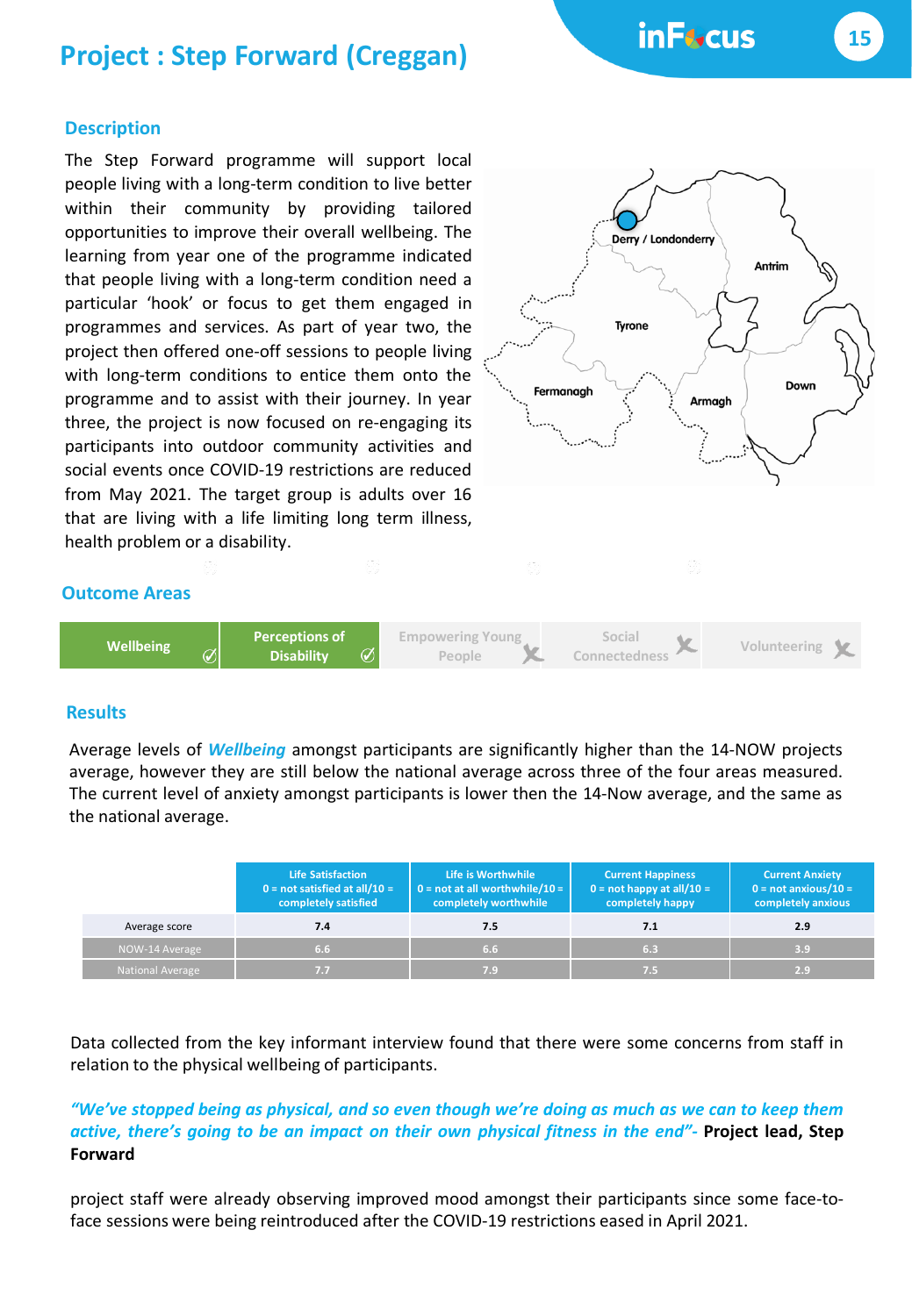inFt.cus

In relation to *Social Connectedness* a majority of participants reported they felt either very engaged or engaged with the local community, with more than half of the respondents feeling proud of their contribution to the local area.



In relation to *Social Connectedness* a majority of participants agreed that people with different backgrounds from the local area get on well together. 35% of participants reported feeling often or occasionally lonely when the baseline survey was conducted.

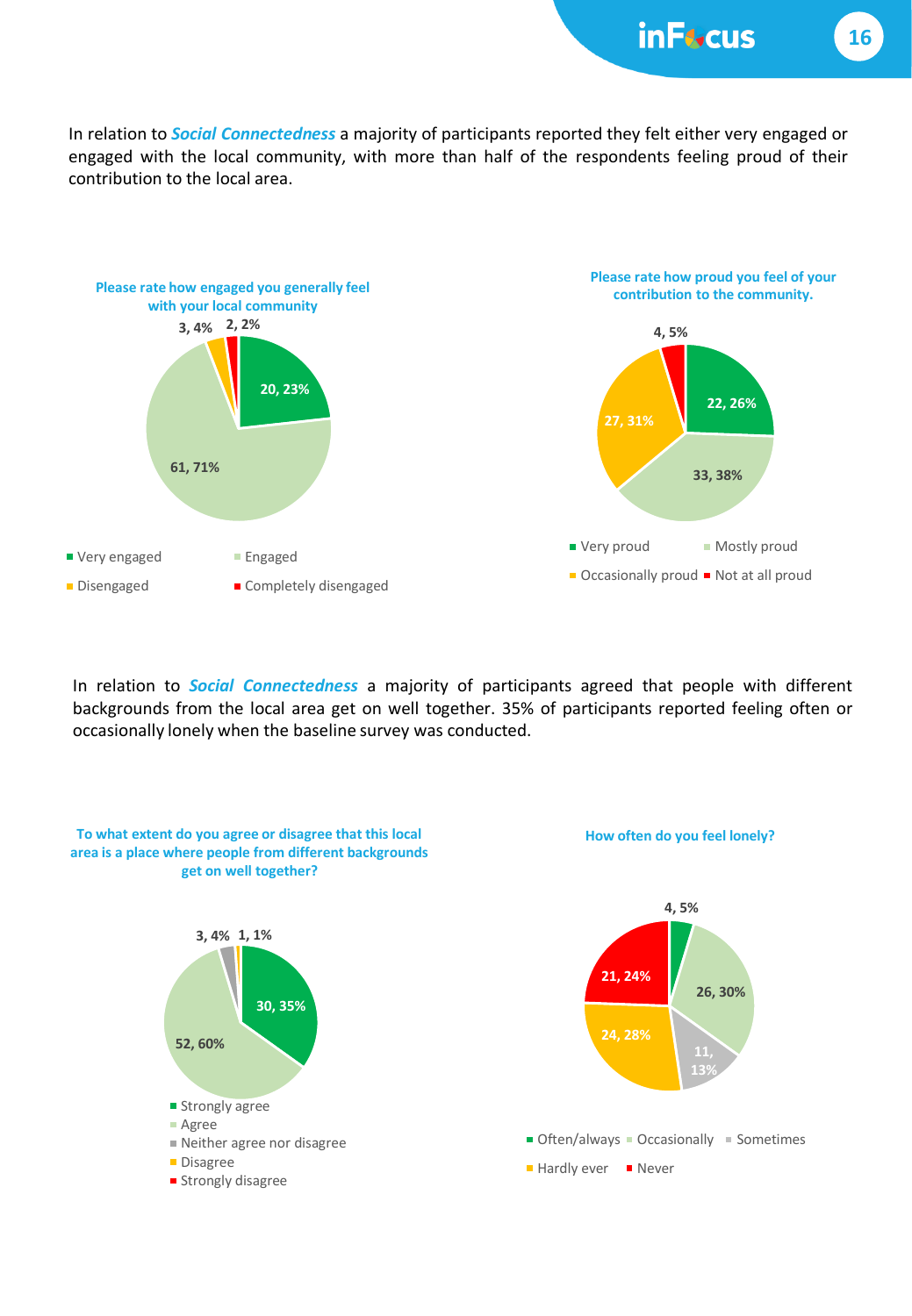Participants were confident overall in joining leisure and arts and cultural heritage activities in the community. Respondents were least confident to join sporting and physical activities. The project lead noted that more opportunities for sporting and physical activities will become available after the lockdown period to encourage more local individuals to become active.



While *volunteering* is not a main outcome area of the Step Forward project, over a third of respondents felt very empowered or empowered to join volunteering activitiesin the local area.

As part of the projects initiative to get more participants active and spending time outdoors, after many individuals shield over the past year, the project lead reported that they are trying to engage participants in volunteering at the local country park and connect this back with the local environment. The current uptake and engagement of this initiative has been positive so far, with the project lead hoping for an increase in volunteers during the second half of this third year.

*"We recently reached out to some of our members and said that they (country park) need help with support and maintenance within the country park so we got together 20 volunteers just off of Step Forward…and they signed up to do some painting and plant potting and litter picking and just helping to maintain the park"-* **Project lead, Step Forward**



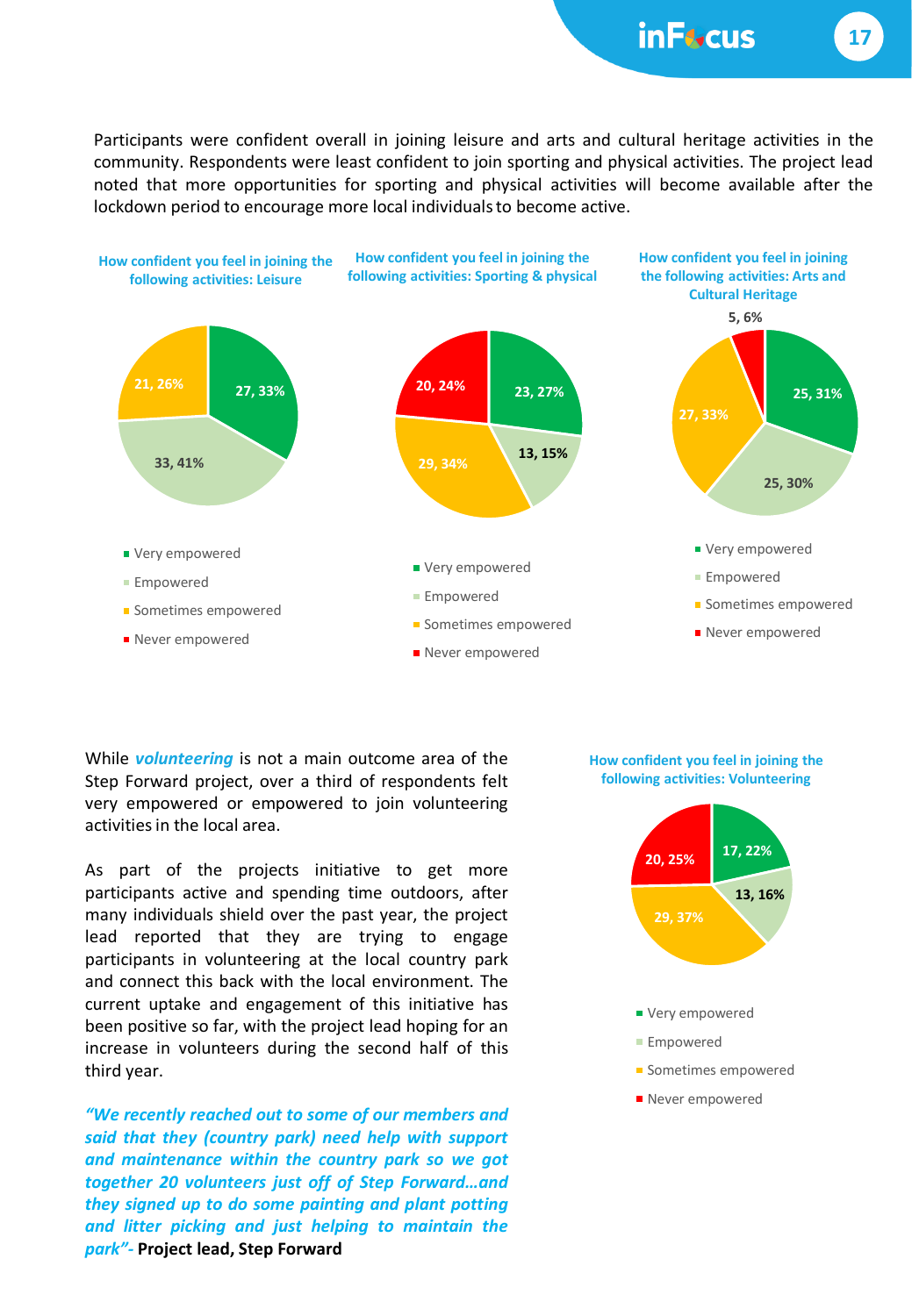inF<sup>&</sup>cus

# **Project : Community Thriving (Monkstown/New Mossley)**

#### **Description**

The Community Thriving project will support existing and potential participants within the Monkstown/ New Mossley communities. The activities will run across the three key programme areas. The first programme area is young men and women's (HERizon, imMense, EmpowHER, Mpact and Lads Group) for young people aged  $11 - 13$  years olds where they will receive one to one mentoring where required as well as having external facilitators being brought in to deliver specific topics. The second programme area is an education support programme (In Your Corner) for young people excluded from mainstream education. The third programme area is a health & wellbeing programme (This Girl Can) for women aged 30+ from the local community.



#### **Outcome Areas**



#### **Results**

Average levels of *Wellbeing* amongst participants are lower than the national average across all four of the areas measured. The average levels amongst participants were higher compared to the average levels for Life Satisfaction and Life is Worthwhile, with the current average levels of happiness being slightly lower than the 14-NOW average. The imMENse programme area had the highest average levels of wellbeing across three of the four areas measured, and had the lowest average level of anxiety. The This Girl Can programme area had a significant higher average level of anxiety and also had the lowest average wellbeing scores across the other three areas.

|                                               | <b>Life Satisfaction</b><br>$0 = not satisfied at all/10 =$<br>completely satisfied | Life is Worthwhile<br>$0 = not$ at all worthwhile/10 =<br>completely worthwhile | <b>Current Happiness</b><br>$0 = not happy at all/10 =$<br>completely happy | <b>Current Anxiety</b><br>$0 = not$ anxious/10 =<br>completely anxious |
|-----------------------------------------------|-------------------------------------------------------------------------------------|---------------------------------------------------------------------------------|-----------------------------------------------------------------------------|------------------------------------------------------------------------|
| Average score across all 7<br>programme areas | 6.98                                                                                | 7.28                                                                            | 6.28                                                                        | 3.89                                                                   |
| This Girl Can                                 | 5.6                                                                                 | 6.3                                                                             | 4.4                                                                         | 6.3                                                                    |
| <b>HERizon</b>                                | $\overline{7}$                                                                      | 7.57                                                                            | 6.57                                                                        | 2.86                                                                   |
| imMENse                                       | 8.7                                                                                 | 8.3                                                                             | 8.0                                                                         | 2.7                                                                    |
| Lads Group                                    | 6.8                                                                                 | 6.8                                                                             | 6.8                                                                         | 2.8                                                                    |
| EmpowHER                                      | $\overline{7}$                                                                      | $\overline{7}$                                                                  | 6                                                                           | 3.75                                                                   |
| Mpact Youth Empowerment                       | 7.5                                                                                 | 7.9                                                                             | 6.5                                                                         | 4.2                                                                    |
| In Your Corner                                | 6.8                                                                                 | 6.6                                                                             | 6.2                                                                         | $\overline{4}$                                                         |
| NOW-14 Average                                | 6.6                                                                                 | 6.6                                                                             | 6.3                                                                         | 3.9                                                                    |
| National Average                              | 7.7                                                                                 | 7.9                                                                             | 7.5                                                                         | 2.9                                                                    |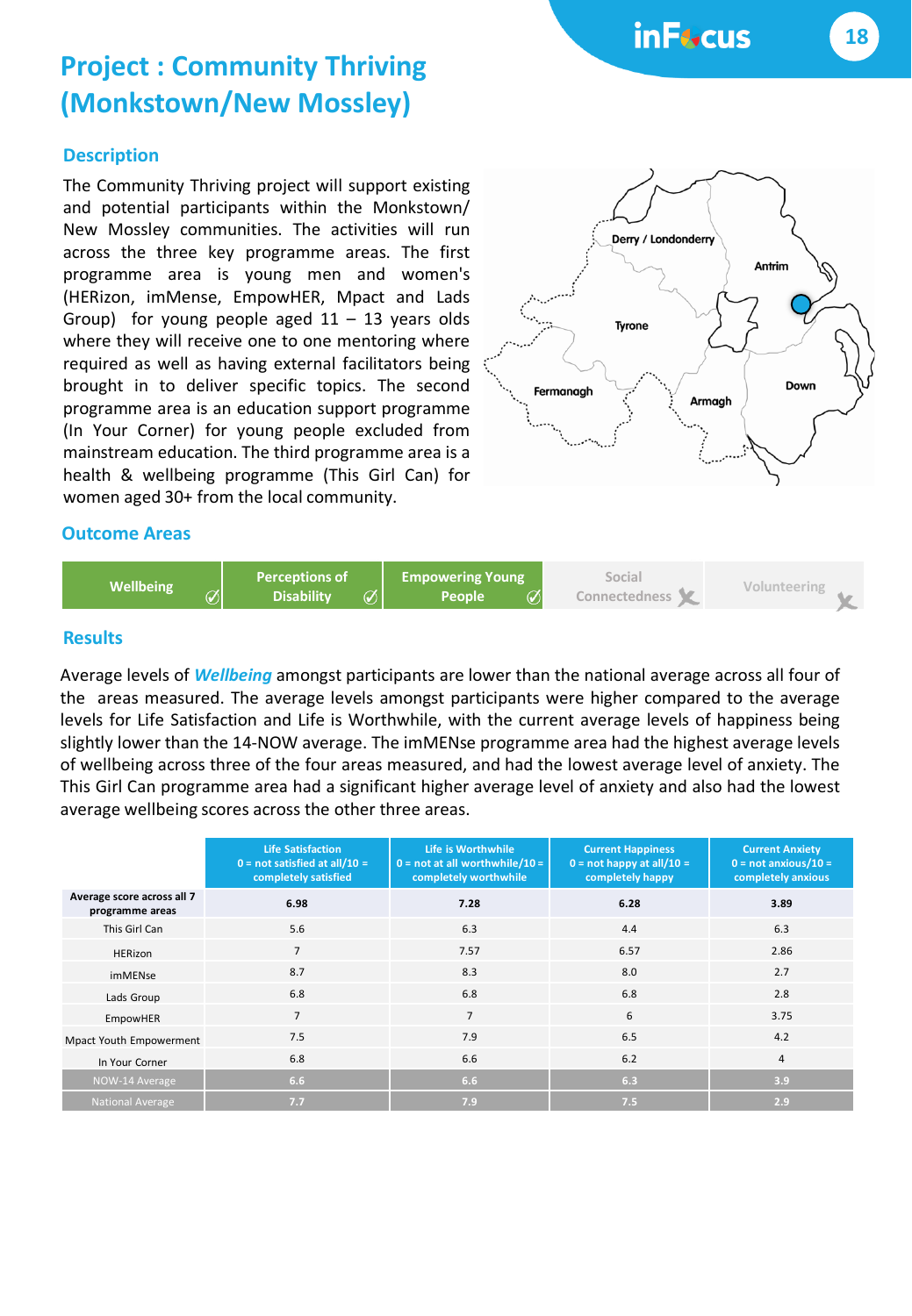Data collected from the key informant interview with the project lead found that external factors around the protests and riots in the local area were having a direct impact on their local community, particularly the younger participants.

*"The people in the community feel like their identity and culture is being stripped from them. The young people are being manipulated, we still have Paramilitaries in the area, and they are being manipulated by older community representatives to get out on the street and fight so that's one of the main issues right now."* **– Project lead, Community Thriving** 

It was also reported that there was a double-homicide/suicide in the local area which directly impacted two of young participants, and Monkstown staff were providing intense wellbeing support to these individuals. Due to this circumstance, staff supporting the two young individuals are also receiving outside support for their mental health and wellbeing.

*"It's the worst example of trauma and heart break that I've seen. We have support and supervision informally and formally throughout the year with staff but with this it's a very different situation so I identified that we needed a counsellor for supervision, so I brought in a clinical psychologist who specialises in trauma situations"-* **Project manager**

Baseline data additionally found that participants from the local communities of Monkstown and New Mossley were more susceptible to experience issues with their mental health and have low levels of mental wellbeing due to their limited access to support services. However, data collected from the interviews indicated that the Community Builder project was implementing additional services throughout COVID-19 and beyond the restriction period to support their participants in all programme areas.

#### *"People from disadvantage background like ours struggle more with mental health, struggle with social mobility, don't have access to the range of support services and networks that their more affluent peers would have access to."-* **Project manager**

In relation to *Empowering Young People* 46% of participants felt that their views were heard by members of the community. Additionally, over half of the respondents felt that they are able to challenge the ideas and perspectives of other members of their community, with the majority of individuals agreeing that they can make a difference in their community.



**Strongly Disagree**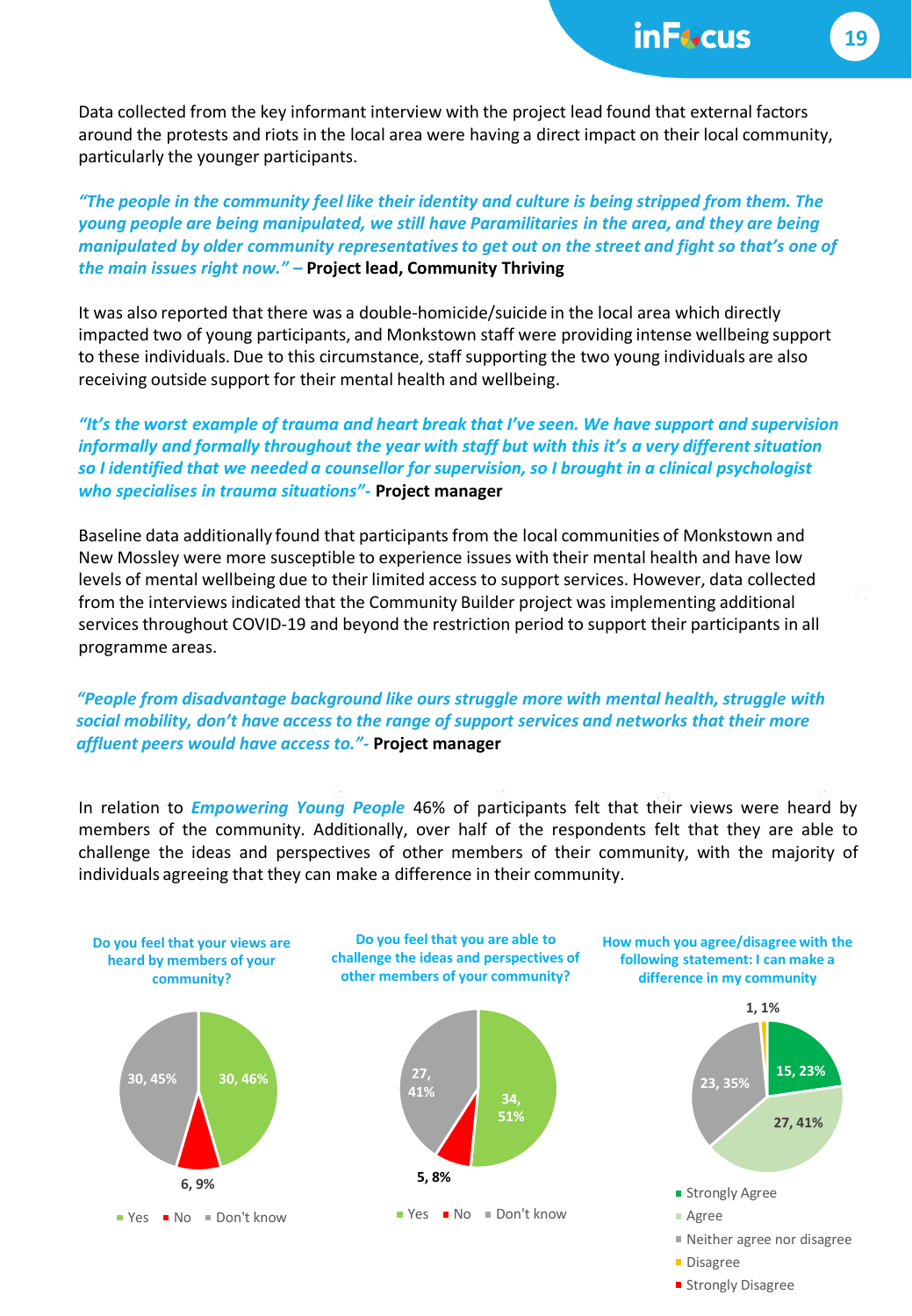inF<sub>\*cus</sub>

In relation to *Empowering Young People* the majority of participants had not been involved in recruiting and talent spotting volunteers, setting up social ventures or running their own social action project. However, there was an increased involvement in organising community events, providing first aid and helping with the running of sports events reported amongst participants.



In regards to community activities, most young people had only been involved in community activities addressing the areas of body awareness (e.g. fitness, body image), safety (e.g. road safety) and mind (e.g. eating disorders, self-harm). The project lead did report that there were plans to re-engage young people in sessions revolved around different key issues and topics in the community.

#### "We do a consultation with the young people to see what was needed after the lockdown to see what *they want and a lot of them are wanting more mental health programmes, positive relationship programme, disability and inclusion programme came up a lot"-* **Project lead, Community Thriving**



In addition to empowering young people, it was found that there was low self esteem, confidence, and aspirations amongst the older women involved in the programme, therefore the project will also introduce new 12-week project called STEPS for this participant group which will focus on increasing confidence, affirmations and aspirations.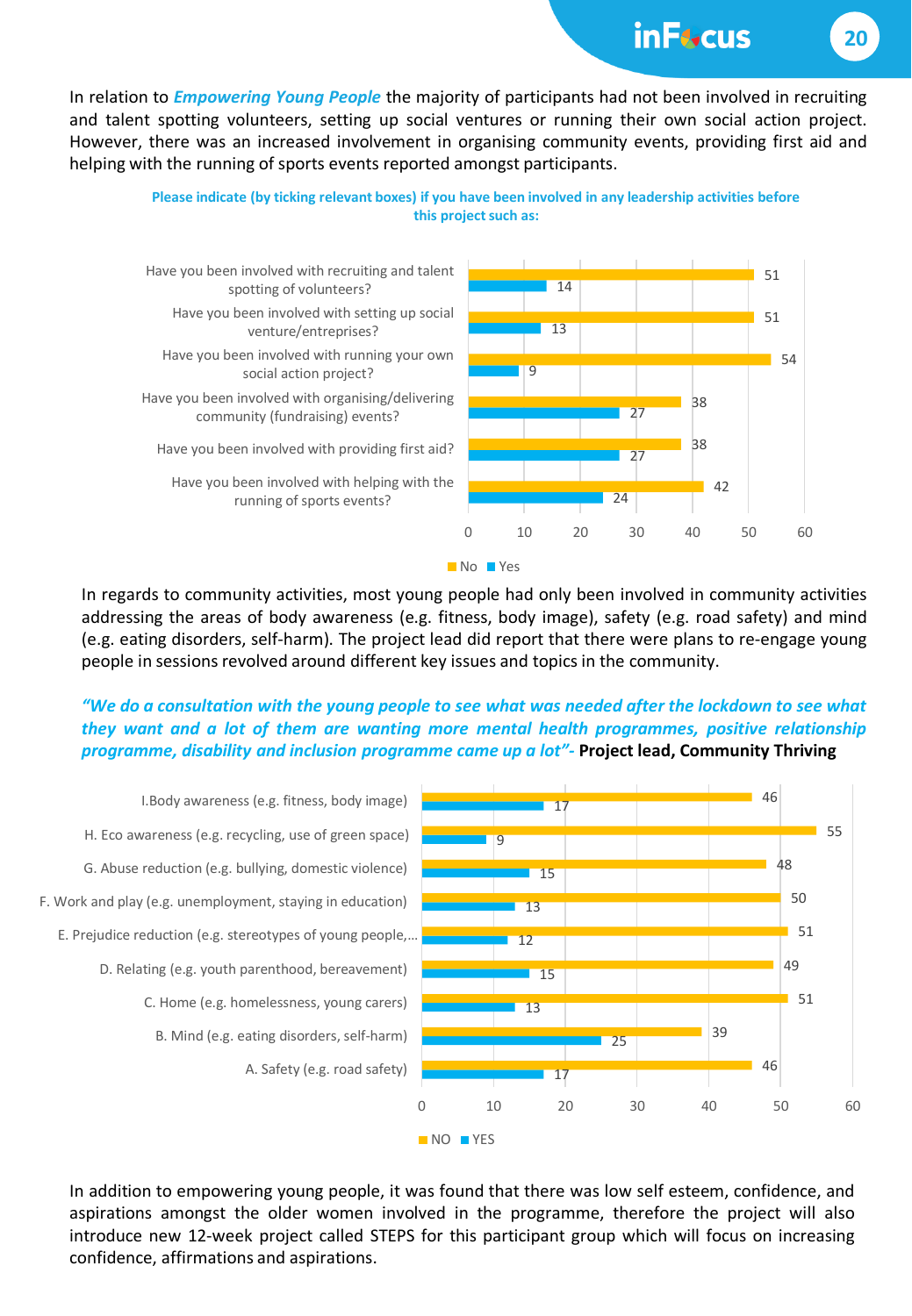## **Conclusion**

In this third year of the 14-NOW programme Springboard has worked with over 1,600 community members, in communities with high levels of deprivation in Northern Ireland. This baseline report explored what the life for participants was like before and during the first quarter of the project in relation to five key outcome areas; wellbeing, social connectedness, empowering young people, changing perceptions of disability, and engaging volunteers. This section of the report draws conclusion from the Covid-19 impact summary, outcomes summary and findings section.

## **Impact of Covid-19**

As outlined in the year two reports, the initial impact of COVID-19 and government lockdown measures on the 14-NOW programme was that all community projects and activities had to be halted. The first quarter of this final project year saw another national lockdown take place, which resulted in further disruption to the delivery of projects. Project leads reported that while their experience from the first lockdown meant that they could adapt activities accordingly, there were still barriers and challenges which influenced participation levels and the types of activities conducted. The challenges that community members normally face (poverty, high employment levels, low wellbeing), were found to have been exasperated as a result of the COVID-19 national lockdown and restrictions.

All projects activities (aside from the Sean Dolans sessions as part of the Creggan Community Builder project) were moved online during the second lockdown period, with some 1-1 services being available face-to-face where social distance measures allowed. It was evident that all four projects had plans in the near future to move back to a full in-person service once restrictions allowed. There was also a focus on using outdoor activities to re-engage participants back into the community in a safe environment due to many individualsself-isolating for long periods of time since March 2020.

## **Wellbeing**

Aside from the Community Builder programme in Creggan, for all other 14-NOW projects the baseline levels of wellbeing of participants are lower than the national average in the UK, and in some cases significantly lower.

In Creggan, wellbeing scores were higher than the year two and three baseline scores, with the average levels of anxiety in the Community Builder project lower, from 2.1 to 1.7, and from 3.3 to 2.9 in the Step Forward project. However in Limavady and Monkstown/New Mossley, the average wellbeing scores were lower between the reporting in the year two and three baseline surveys.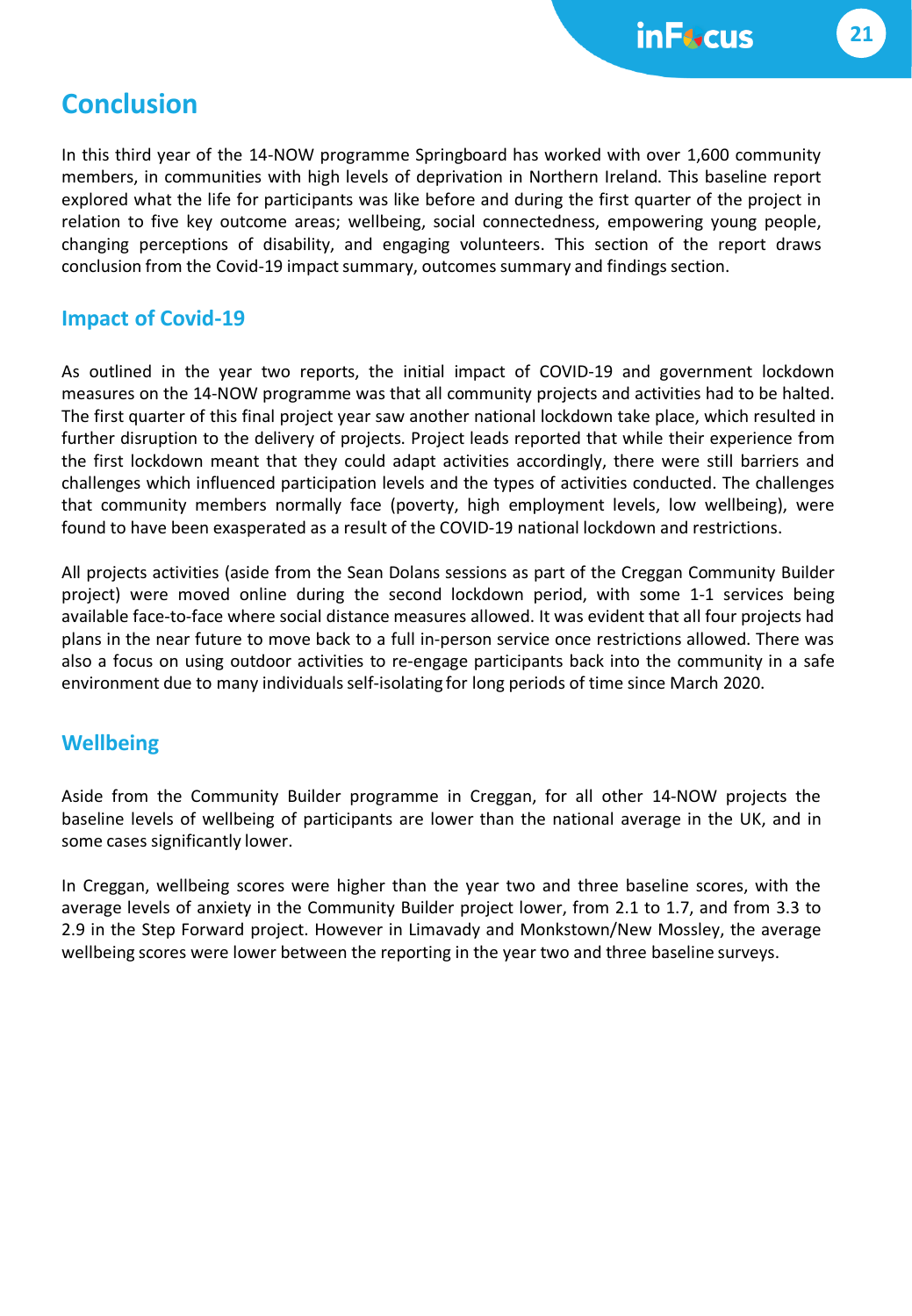Data collected through the key informant interviews found that high levels poverty and COVID-19 were the main contributors to the low wellbeing levels of participants. In Monkstown/New Mossley, project leads reported that there was a quadruple uptake of their food bank service, with redundancies and the furlough scheme being main factors of this, predominantly due many individuals in the local community working in jobs that were adversely effected by the pandemic.

In Limavady, it was highlighted that individuals in rural areas were further isolated with the COVID-19 restrictions which was having a direct impact on their mental health. However, the project were able to obtain additional external funding to provide these participants with broadband and other technical equipment such as tablets to support residents in accessing online services, and connecting with others.

It was evident from the baseline data that all projects are aware of the long-term impact of the pandemic on participants wellbeing, and have strategic measures in place to provide additional support and services where needed. The year three endline report will seek further understanding of how projects will support their beneficiaries, and the likelihood sustainable impact occurring beyond the funding period.

### **Social Connectedness**

Overall, the findings highlighted that participants felt some connection with their local community with 49% of participants reporting that they were proud of their contribution to the community. Levels of engagement were significantly higher with 64% of participants identifying that they felt engaged or very engaged with the local community, which is a 20% increase in comparison to the baseline data collected in 2019.

There were high levels of loneliness reported in the baseline surveys with 63% of respondents stating they sometimes, occasionally or often felt lonely. Interview data further confirmed that project leads had experienced high levels of feedback from their participants reporting that they felt isolated, particularly in Limavady.

In Creggan and Monkstown/New Mossley some in-person services were being reintroduced in an outdoor environment to get participants re-engaged with the local community and socialising with their peers. At the start of this year three funding period, the Step Forward project created a partnership with the local country park to provide the opportunity for its participants to volunteer in maintaining the park, whilst also encouraging them to spend time outside after over a year of selfisolation and shielding.